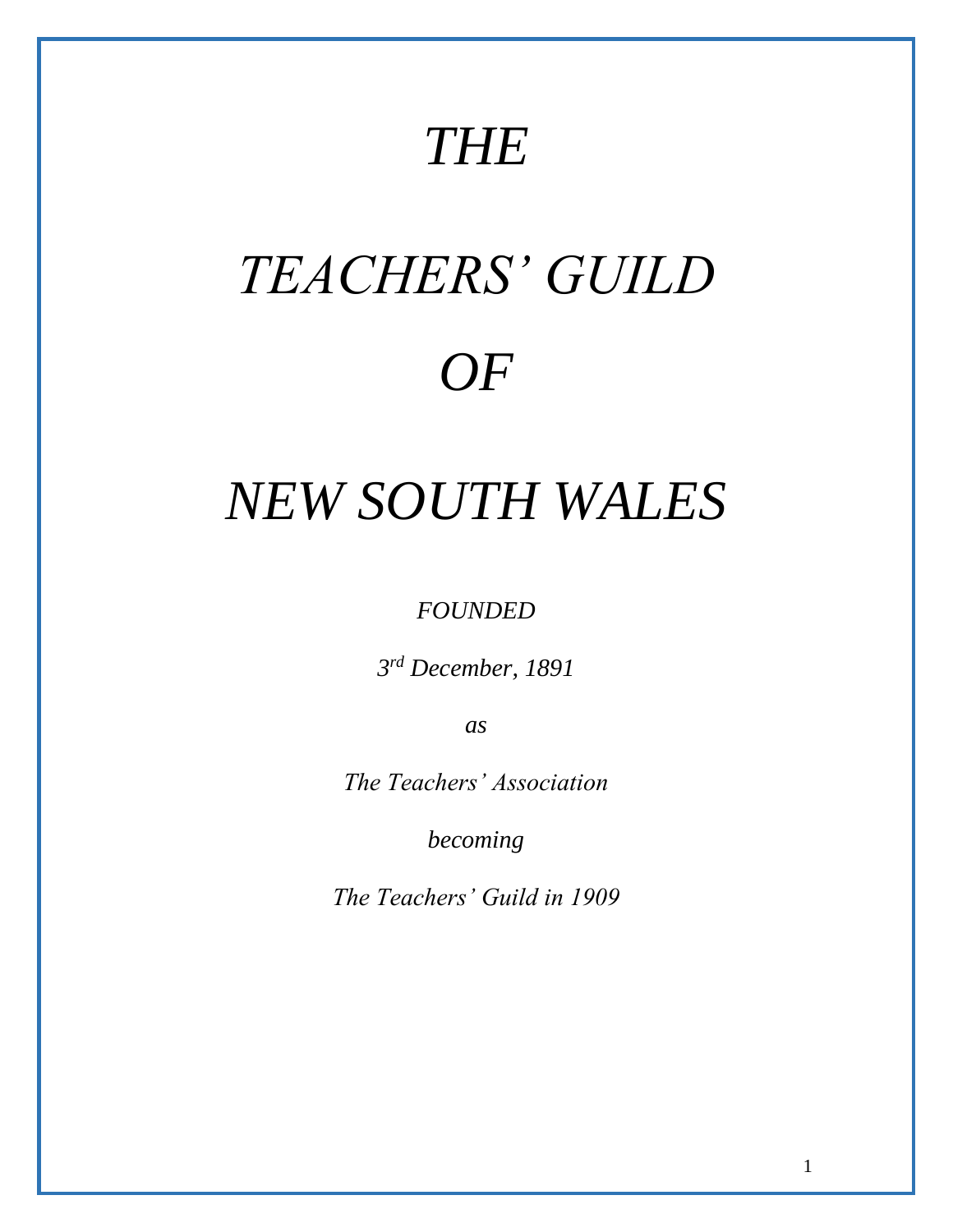# **EXPLANATORY NOTES**

<span id="page-1-0"></span>The following records are believed to be correct at the time of compiling (and subsequent updating), based on available information.

Regrettably, there are several gaps in the document due to unavailability of records.

The Teachers' Guild would be most grateful for any information to add to the entries.

I am indebted to the following persons for their assistance:

Alan Harper OAM, FTGN Honorary Secretary, The Teachers' Guild of NSW

Leanne Claringbold MTGN Member of Council, The Teachers' Guild of NSW

Some records were obtained from:

*The Care of Education* by Beverley Fletcher 1992, Council of the Teachers' Guild of New South Wales

R.J.Stevens FTGN

January, 2012

**Most recent update: 24 th August, 2021**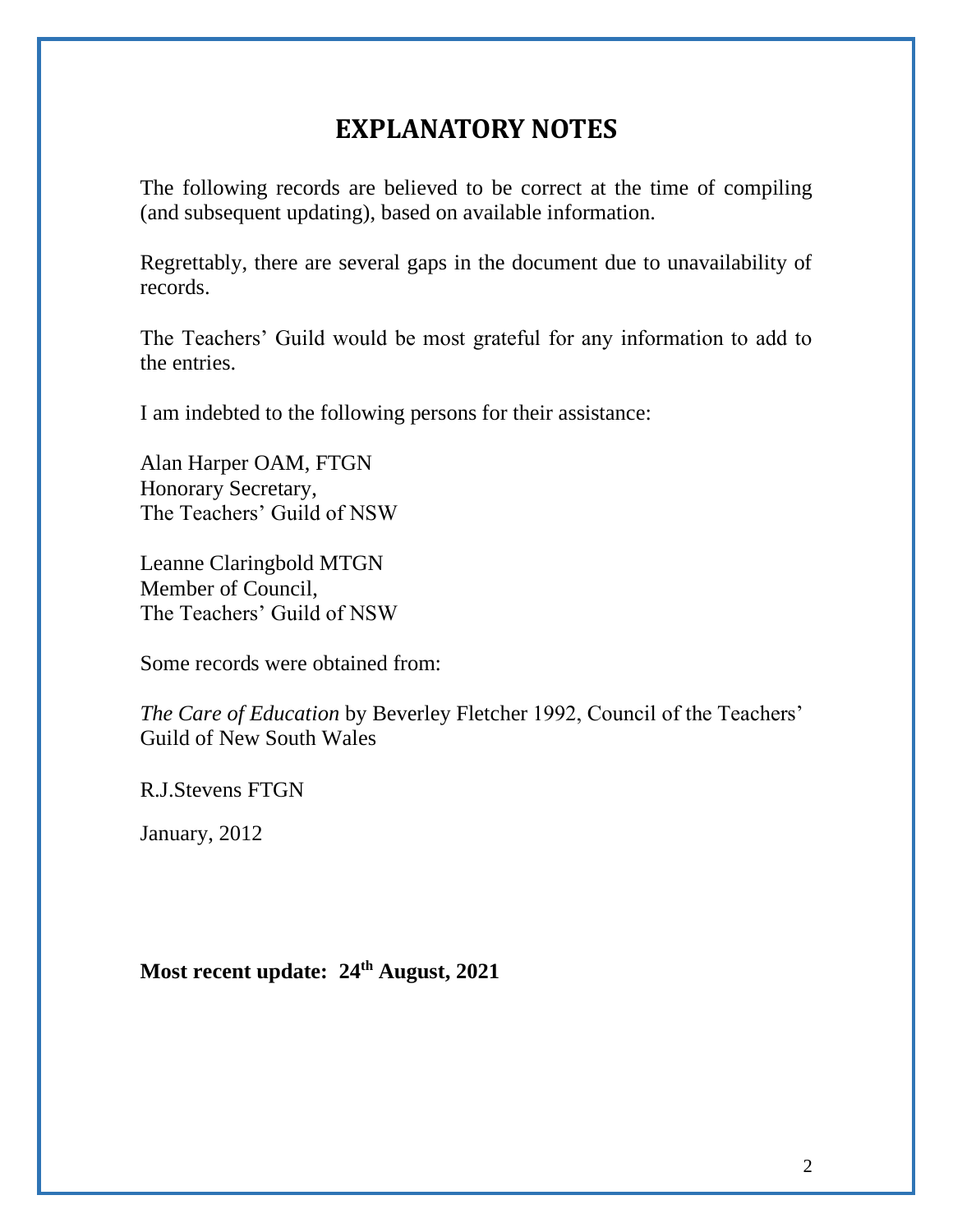# **CONTENTS**

<span id="page-2-0"></span>

| ASSISTANT HONORARY SECRETARIES (Chronological Listing) 15 |  |
|-----------------------------------------------------------|--|
|                                                           |  |
| ASSISTANT HONORARY SECRETARIES (Alphabetical Listing) 16  |  |
|                                                           |  |
|                                                           |  |
|                                                           |  |
|                                                           |  |
|                                                           |  |
|                                                           |  |
|                                                           |  |
|                                                           |  |
|                                                           |  |
|                                                           |  |
|                                                           |  |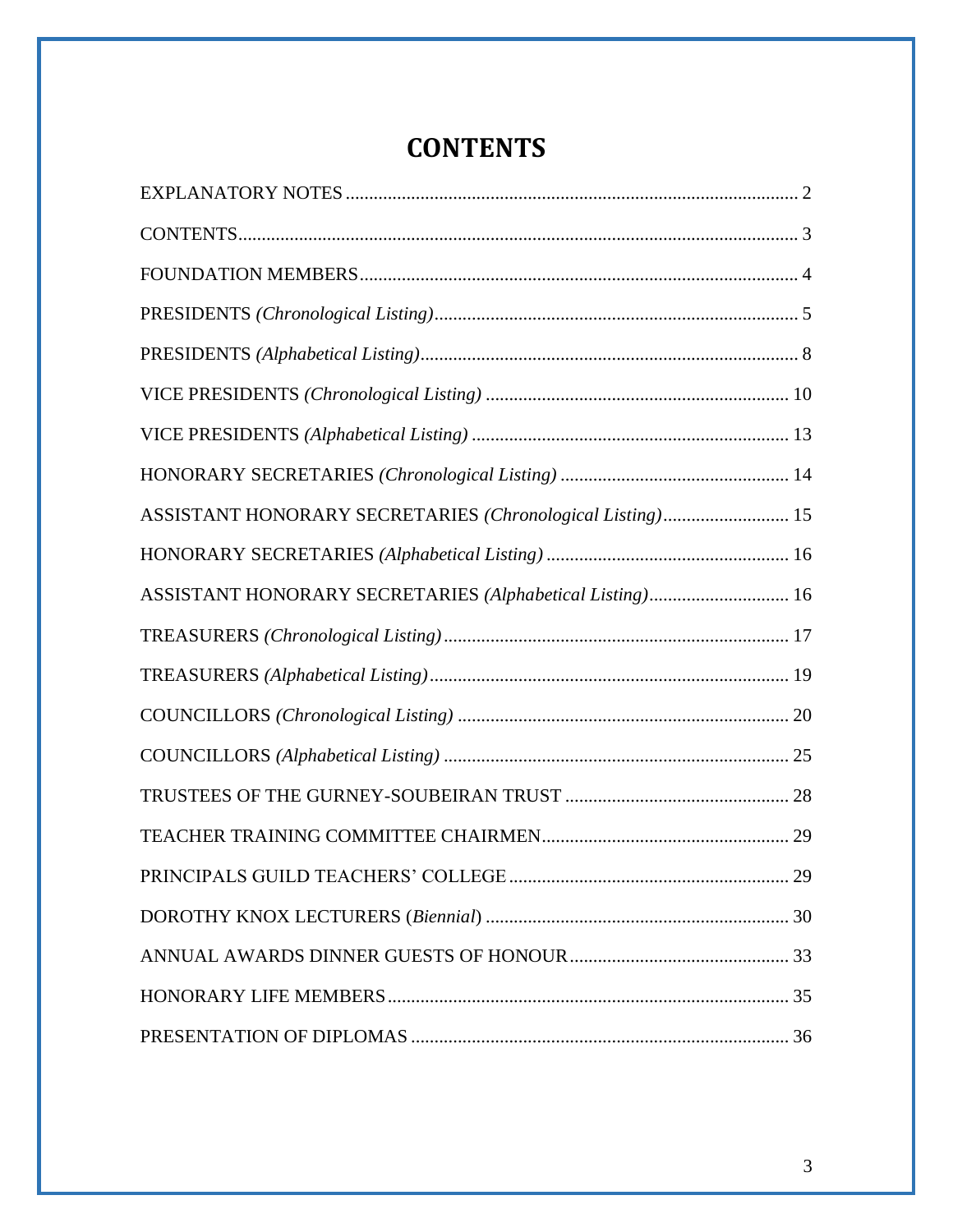# **FOUNDATION MEMBERS**

<span id="page-3-0"></span>L. A. Baker Rev. H. L. Jackson Miss E. Pache E. R. Holme

G. P. Barbour Miss B. R. Jennings W. S. Paige G. E. Blanch H. M. Joscelyne Rev. C. J. Prescott H. J. W. Brennand A. W. Jose P. A. Robin C. A. Buchanan Miss M. A. Joyce E. I. Robson A. V. A. Bulteau C. de Kantzow Miss M. W. E. Scheer H. J. Carter Rev. J. Kinross W. Scott Miss M. Clarke S. Klaus Rev. G. D. Shenton F. W. Crampton Miss C. A. Lewis C. T. Soar Rev. D. Davies L. H. Lindon Mrs Stiles J. D. Delaney C. H. Linton Miss Stockfeld G. Devonshire A. H. S. Lucas Miss A. M. Stonier A. B. Dimilow A. McHughes W. Swann Miss E. Dornwell Miss E. Macauley Miss E. Thompson A. K. Farrar Miss L. Macdonald Miss J. Thompson N. Fitz Miss C. B. Martin E. J. Trenchmann C.A.Flint R. Max F. A. Vaughan Mrs Garvin D. McBurney G. F. Vaughan A. Giles Miss M. Meares Miss M. Wallis C. J. D. Goldie Miss E. T. Miller A. B. Weigall Miss R. Hall Miss A. A. Molineaux Miss C. A. Whitfeld A. D. Hall **E. M. Moors** W. H. Williams Miss E. G. Hamilton W. R. Morgan Mrs Wolstenholme Rev. E. Harris A. Newham G. A. Wood Miss E. F. Hales T. H. Newing C. E. Hewlett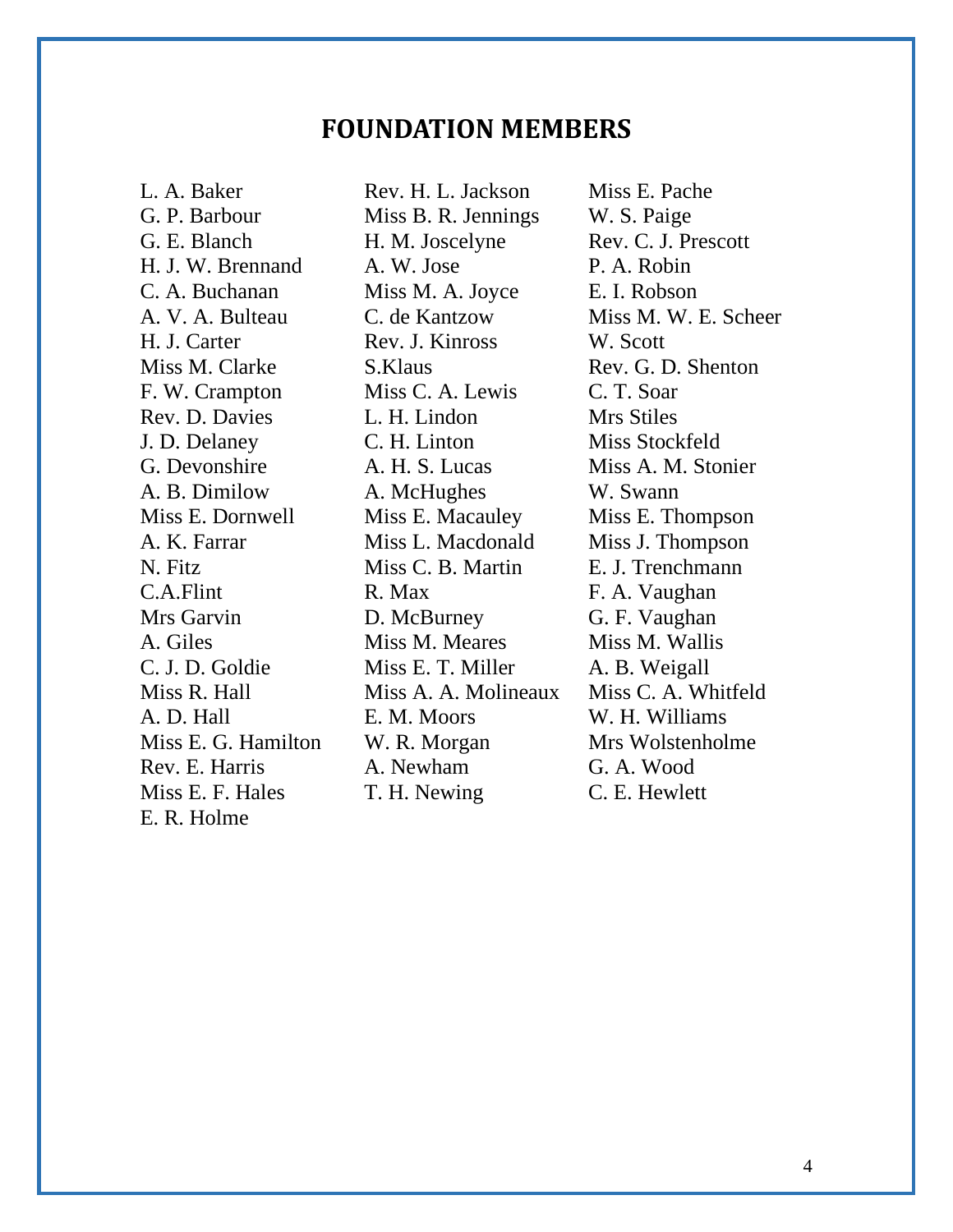# **PRESIDENTS** *(Chronological Listing)*

# <span id="page-4-0"></span>**1892 – 1900**

| $1892 - 93$ A. B. Weigall         |
|-----------------------------------|
| $1893 - 94$ Dr Harris             |
| $1894 - 95$ Prof. W. Scott        |
| $1895 - 96$ Prof. M. W. MacCallum |
|                                   |

## **1900 – 1910**

| $1900 - 01$ Prof. G. A. Wood |                    | $1905 - 06$ Rev. Dr Harper      |
|------------------------------|--------------------|---------------------------------|
| $1901 - 02$ H. J. Carter     |                    | 1906 - 1907 Prof. T. W. David   |
| $1902 - 03$ F.W. Woodhouse   | $1907-08$ Fr Bryne |                                 |
| $1903 - 04$ A. B. Weigall    |                    | $1908 - 09$ Rev. C. J. Prescott |
| $1904-05$ Rev C. J. Prescott |                    | $1909 - 10$ C. H. Hodge         |

### **1910 – 1920**

|      | $1910 - 11$ Rev. P. Stacy Waddy | $1915 - 17$ Records not located |
|------|---------------------------------|---------------------------------|
|      | $1911 - 13$ Records not located | 1918 Bro. Borgia                |
| 1914 | Prof. J. Mackie                 | $1919 - 20$ Records not located |

## **1920 – 1930**

| $1920 - 21$ Record not located  |                    | $1925 - 26$ Bro. George           |
|---------------------------------|--------------------|-----------------------------------|
| $1921 - 22$ Rev. C. J. Prescott |                    | $1926 - 27$ Bro. Gerard           |
| 1921-22 H. S. Dettmann          | $1927 - 28$ J. Bee |                                   |
| <b>Acting President</b>         |                    |                                   |
| 1922 – 23 Professor J. Mackie   |                    | $1928 - 29$ Rev. W. Lockington SJ |
| $1923 - 24$ T. A. Wing          |                    | $1929 - 30$ F. G. Phillip         |
| $1924 - 25$ H. S. Dettmann      |                    |                                   |

1896 – 97 A. Giles  $1897 - 98$  Rev. C. J. Prescott  $1898 - 99$  Mrs M. Stiles  $1899 - 1900$  A. Lucas

|                      | $1905-06$ Rev. Dr Harper        |
|----------------------|---------------------------------|
|                      | 1906 – 1907 Prof. T. W. David   |
| $1907 - 08$ Fr Bryne |                                 |
|                      | $1908 - 09$ Rev. C. J. Prescott |
|                      | 1909 – 10 C. H. Hodge           |

1915 – 17 *Records not located*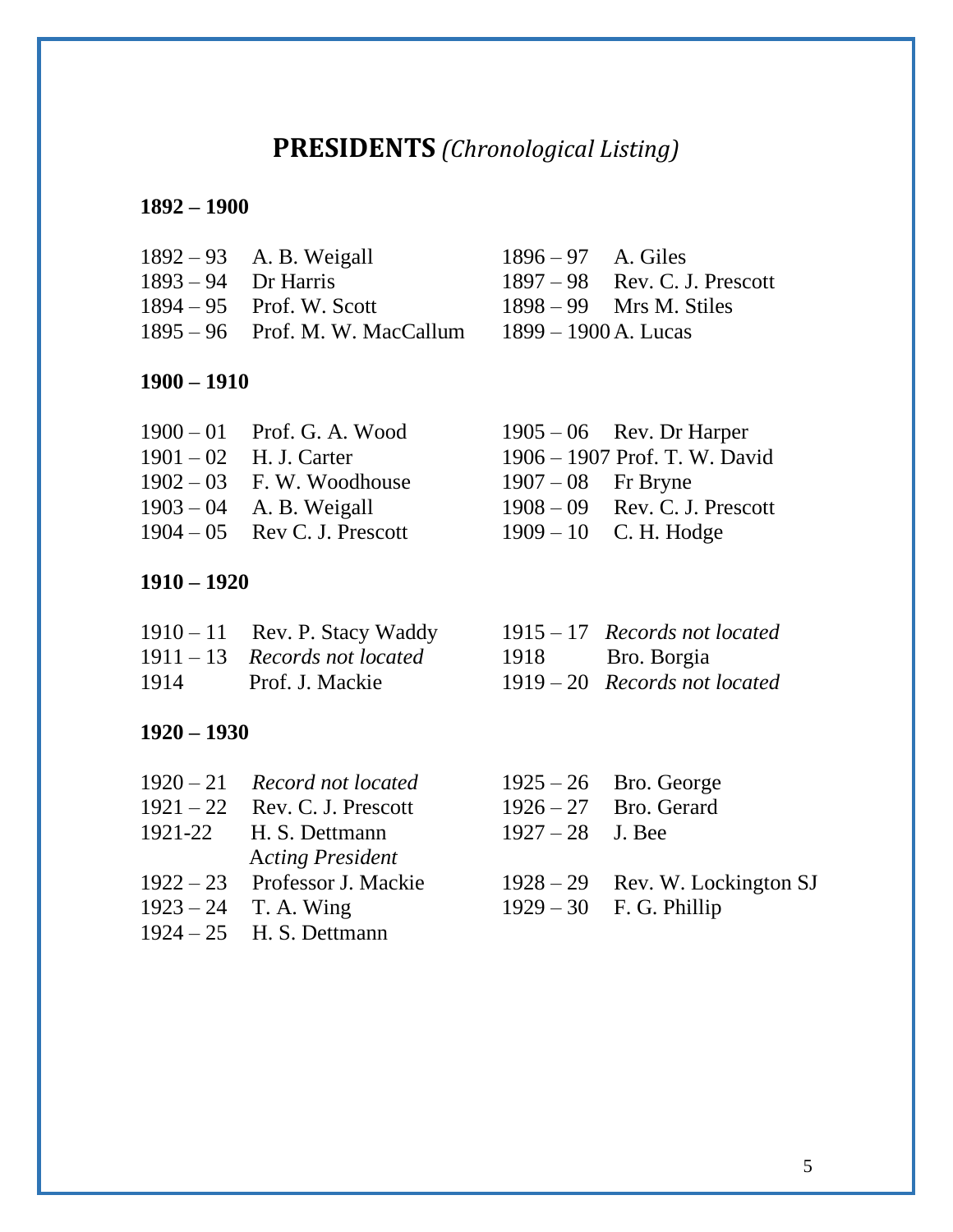| $1930 - 31$ F. G. Phillips     |                         | 1935 $-36$ L. C. Robson    |
|--------------------------------|-------------------------|----------------------------|
| $1931 - 32$ Bro. Gerard        |                         | $1936 - 1937$ Record not l |
| $1932 - 33$ Rev. F. T. Perkins | $1937 - 38$ K. R. Cramp |                            |
| $1933 - 34$ P. R. Le Couteur   |                         | $1938 - 39$ K. R. Cramp    |
| $1934 - 35$ N. H. MacNeil      | $1939-40$ Fr Hehir      |                            |

**1940 – 1950**

| $1940 - 41$ Fr Hehir |                            | $1945 - 46$ A. K. Anderson      |
|----------------------|----------------------------|---------------------------------|
|                      | $1941 - 42$ F. G. Phillips | $1946 - 47$ J. Wilson Hogg, MBE |
|                      | $1942 - 43$ F.G. Phillips  | $1947 - 48$ J. Wilson Hogg, MBE |
|                      | $1943 - 44$ F. G. Phillips | $1948-49$ Miss D. Knox, AM, OBE |
|                      | $1944 - 45$ A. K. Anderson | $1949-50$ Miss D. Knox, AM, OBE |

# **1950 – 1960**

| $1950 - 51$ R. B. Finlay                                   | $1955 - 56$ Miss D. Knox AM, OBE |
|------------------------------------------------------------|----------------------------------|
| $1951 - 52$ R. B. Finlay                                   | $1956 - 57$ R. B. Finlay         |
| $1952 - 53$ W.S. Leslie J. Wilson $1957 - 58$ R. B. Finlay |                                  |
| Hogg, MBE                                                  |                                  |
| $1953 - 54$ J. Wilson Hogg, MBE                            | $1958 - 59$ Miss D. Whitehead    |
| $1954 - 55$ J. Wilson Hogg, MBE                            | $1959 - 60$ Miss D. Whitehead    |

# **1960 – 1969**

| $1960 - 61$ R. L. Rofe | 1966 V. F. O. Francis                                            |
|------------------------|------------------------------------------------------------------|
| $1961 - 62$ R. L. Rofe | 1967 Miss P. M. Evans, MBE,                                      |
| $1962 - 63$ R.L. Rofe  | 1968 Miss P. M. Evans, MBE, FTGN                                 |
|                        | 1963 – 64 Miss D. Knox, AM, OBE 1969 Miss P. M. Evans, MBE, FTGN |
| 1965 V. F. O. Francis  |                                                                  |

| $1930 - 31$ F. G. Phillips     | $1935 - 36$ L. C. Robson         |
|--------------------------------|----------------------------------|
| $1931 - 32$ Bro. Gerard        | $1936 - 1937$ Record not located |
| $1932 - 33$ Rev. F. T. Perkins | $1937 - 38$ K. R. Cramp          |
| $1933 - 34$ P. R. Le Couteur   | $1938 - 39$ K. R. Cramp          |
| 1934 – 35 N. H. MacNeil        |                                  |
|                                | $1939 - 40$ Fr Hehir             |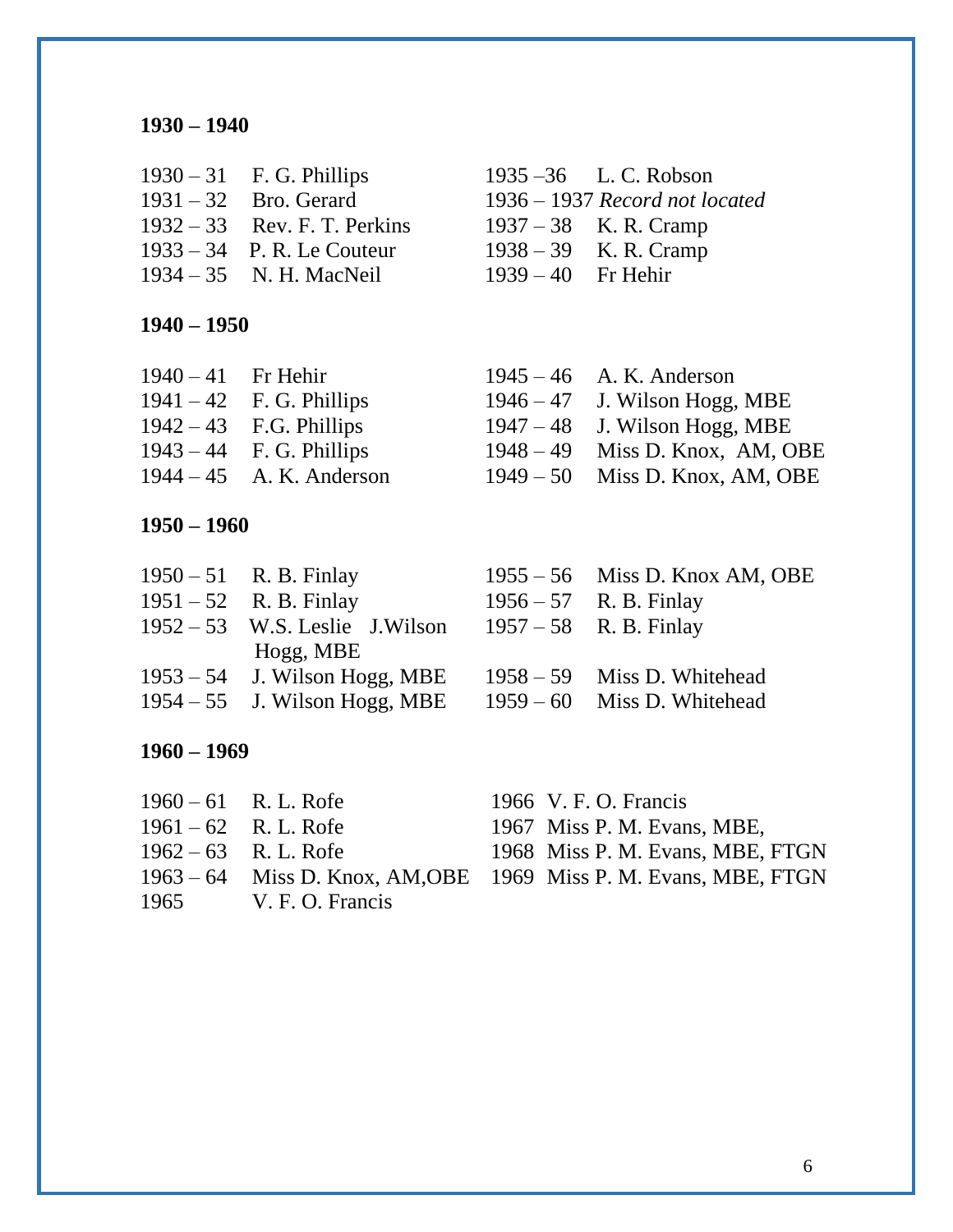J. Wilson Hogg, MBE 1975 A. J. Rae R. H. Morgan, AM, MBE, FTGN 1976 Miss J. Buckham R. H. Morgan, AM, MBE, FTGN 1977 Dr T. Visser R. H. Morgan, AM, MBE, FTGN 1978 Dr T. Visser A. J. Rae 1979 J. S. Sheldon

**1980 – 1989**

 N. O. Bonnell 1988 J. S. Sheldon N. O. Bonnell 1989 J. S. Sheldon

**1990 – 1999**

**2000 – 2009**

 A. M. Harper, OAM, FTGN 2005 Mrs F. Fleeton, FTGN A. M. Harper, OAM, FTGN 2006 Mrs F. Fleeton, FTGN A. M. Harper, OAM, FTGN 2007 Mrs F. Fleeton, FTGN A. M. Harper, OAM, FTGN 2008 Mrs F. Fleeton, FTGN Mrs F. Fleeton, FTGN 2009 Mrs F. Fleeton, FTGN

### **2010 – 2021**

 Mrs F. Fleeton, FTGN 2016 Dr F. Osman, FTGN 2011 Mrs F. Fleeton, FTGN 2017 Dr F. Osman, FTGN 2012 Mrs F. Fleeton, FTGN 2013 Mrs F. Fleeton, FTGN 2014 Mrs F. Fleeton, FTGN 2015 Mrs F. Fleeton, FTGN

- J. S. Sheldon 1985 S. Braga, FTGN N. O. Bonnell 1986 S. Braga, FTGN N. O. Bonnell 1987 S. Braga, FTGN
- Mrs J. Nash 1995 Mrs H. Hughes, FTGN
- I. C. Walker 1996 A. M. Harper, OAM, FTGN
- I. C. Walker 1997 A. M. Harper, OAM, FTGN
- I. C. Walker 1998 A. M. Harper, OAM, FTGN
- Mrs H. Hughes 1999 A. M. Harper, OAM, FTGN
	-
	-
	-
	-
	- Dr F. Osman, FTGN 2019 Dr F. Osman, FTGN 2020 Dr F. Osman, FTGN 2021 Dr F. Osman, FTGN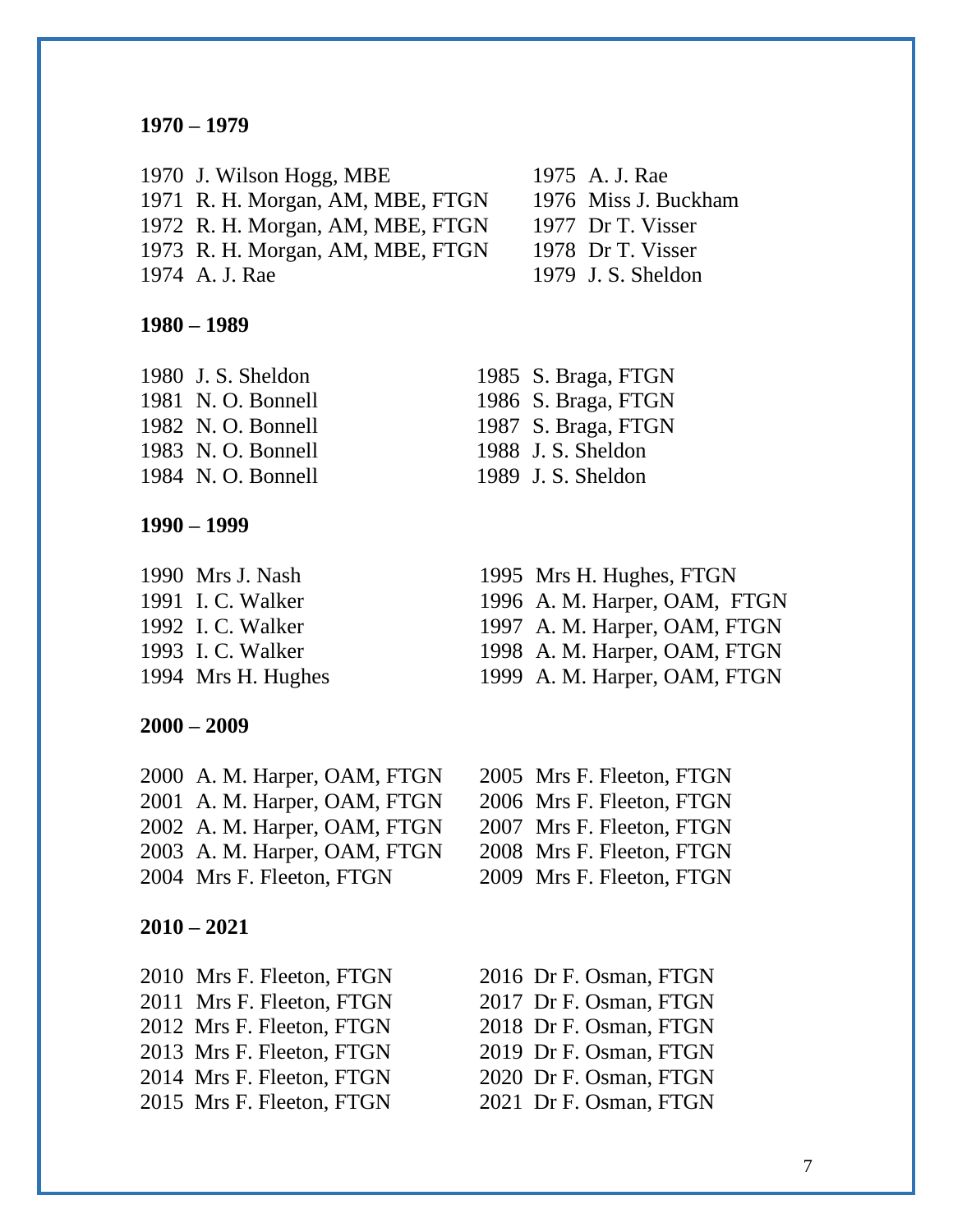# **PRESIDENTS** *(Alphabetical Listing)*

<span id="page-7-0"></span>Anderson, A. K. 1944 – 45, 1945 – 46 Bee, J**.** 1927 – 28 Bonnell, N. O. 1981 – 1984 Borgia, Bro. 1918 Braga, S., FTGN 1985 – 1987 Bryne, Fr  $1907 - 08$ Buckham, Miss J. 1976 Carter, H. J. 1901 – 02 Cramp, K. R. 1937 – 38, 1938 – 39 David, Prof. T. W. 1906 – 07 Dettmann, H. S. 1924 – 25, 1925 – 26(Acting) Evans, Miss P. M., MBE, FTGN 1967 – 1969 Finlay, R. B. 1950 – 51, 1951 – 52, 1956 – 58, Fleeton, Mrs F., FTGN 2004 – 2015 Francis, V. F. O. 1965 – 1966 George, Bro.  $1925 - 26$ Gerard, Bro. 1926 – 27, 1931 – 32 Giles, A. 1896 - 97 Harper, Rev. Dr 1905 – 1906 Harper A.M., OAM, FTGN 1996 – 2003 Harris, Dr 1893 – 1894 Hehir, Fr 1939 – 1941 Hodge, C. H. 1909 – 1910 Hogg, J. Wilson, MBE 1946 – 47, 1947 – 48, 1952 – 53, Hughes, Mrs H., FTGN 1994 – 1995 Knox, Miss D., AM, OBE 1948 – 49, 1949 – 50, 1955 – 56, Le Couteur, P. R. 1933 – 34 Leslie, W.S.  $1952 - 53$ Lockington, Rev. W. SJ  $1928 - 29$ Lucas, A. 1899 – 1900 MacCallum, Prof. M. W. 1895 – 96 Mackie, Prof. J. 1914, 1922 – 23 MacNeil, N. H. 1934 – 35 Morgan, R. H., AM, MBE, FTGN 1971 – 1973 Nash, Mrs J. 1990

 $1953 - 54$ ,  $1954 - 55$ ,  $1970$  $1963 - 64$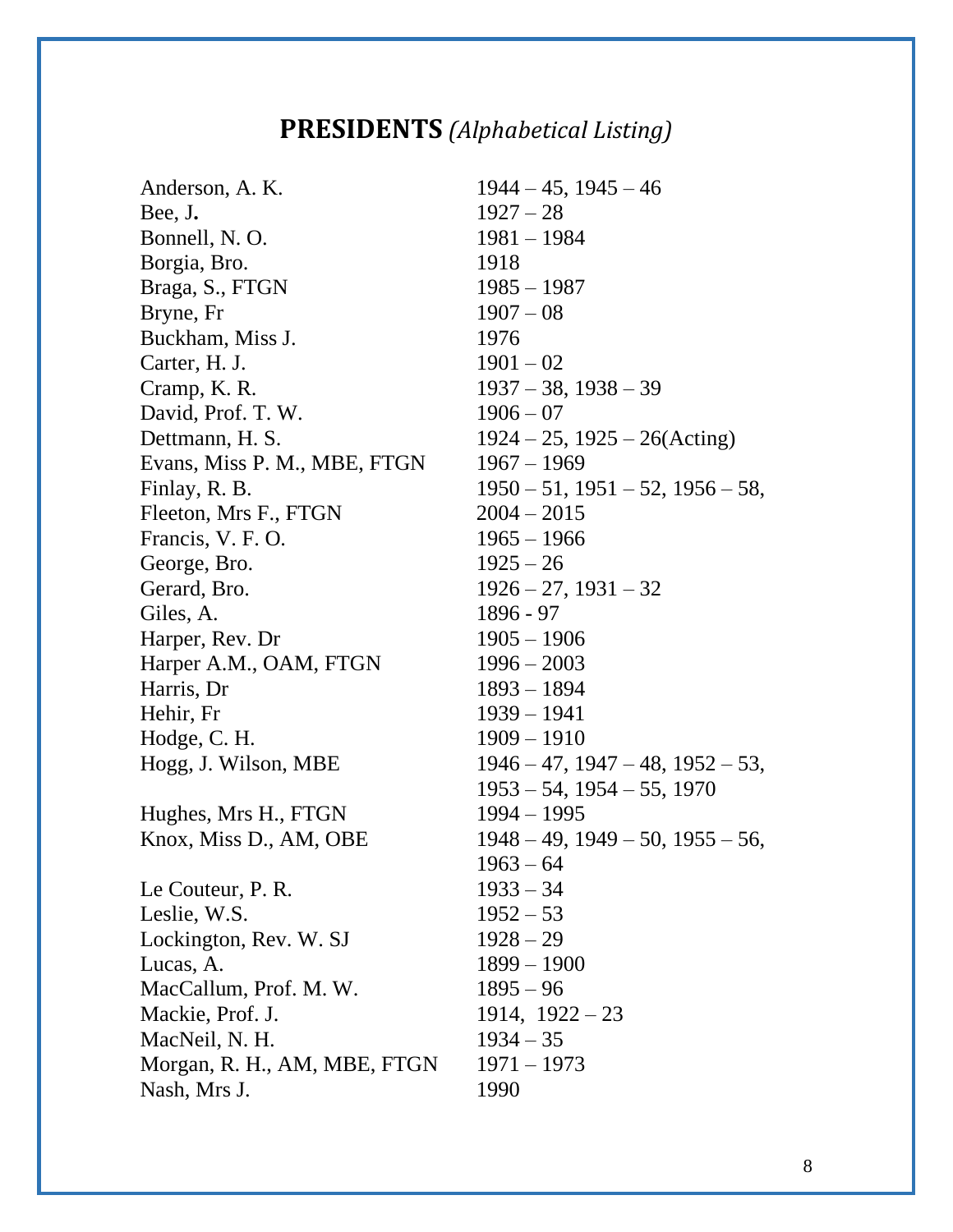| Osman, Dr. F., FTGN  | $2016 -$                                  |
|----------------------|-------------------------------------------|
| Perkins, Rev. F. T.  | $1932 - 33$                               |
| Phillips, F. G.      | $1929 - 30$ , $1930 - 31$ , $1941 - 42$ , |
|                      | $1942 - 43$ , $1943 - 44$                 |
| Prescott, Rev. C. J. | $1897 - 98$ , $1904 - 05$ , $1908 - 09$ , |
|                      | $1921 - 22$                               |
| Rae, A. J.           | $1974 - 1975$                             |
| Robson, L. C.        | $1935 - 36$                               |
| Rofe, R.L.           | $1960 - 61$ , $1961 - 62$ , $1962 - 63$   |
| Scott, Prof. W.      | $1894 - 95$                               |
| Sheldon, J. S.       | $1979 - 1989$                             |
| Stiles, Mrs M.       | $1898 - 99$                               |
| Visser, Dr T.        | $1977 - 1978$                             |
| Walker, I. C.        | $1991 - 1993$                             |
| Waddy, Rev. P. Stacy | $1910 - 11$                               |
| Weigall, A. B.       | $1892 - 93$ , $1903 - 04$                 |
| Whitehead, Miss D.   | $1958 - 59$ , $1959 - 60$                 |
| Wing, T. A.          | $1923 - 24$                               |
| Wood, Prof. G. A.,   | $1900 - 01$                               |
| Woodhouse, F. W.     | $1902 - 03$                               |
|                      |                                           |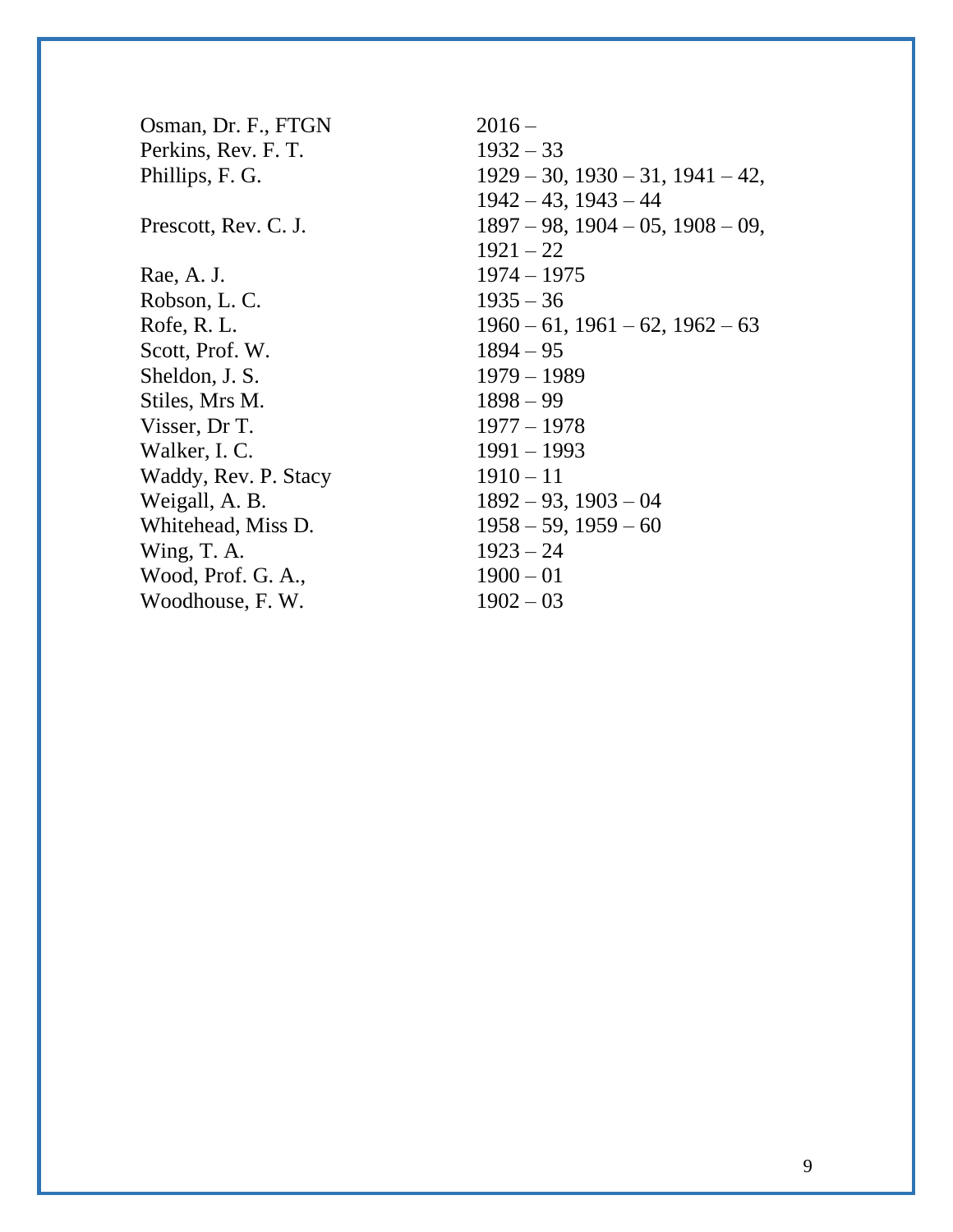# **VICE PRESIDENTS** *(Chronological Listing)*

<span id="page-9-0"></span>

| <b>Pre 1918</b> |                                                                    | Records not located<br>Badham, Miss Warlow Davies, Miss Lucas, A. |                                                                    |  |
|-----------------|--------------------------------------------------------------------|-------------------------------------------------------------------|--------------------------------------------------------------------|--|
| 1918            |                                                                    |                                                                   |                                                                    |  |
| 1919 - 1950     |                                                                    | Records not located                                               |                                                                    |  |
| 1950 – 1959     |                                                                    |                                                                   |                                                                    |  |
| 1951            | Knox, Miss D., AM, OBE<br>Anderson, A. K.                          |                                                                   | 1956 Finlay, R. B.<br>Leslie, W. S.                                |  |
| 1952            | Hogg, J. Wilson, MBE<br>Morgan, R.H., MBE, FTGN<br>Anderson, A. K. |                                                                   | Knox, Miss D., AM, OBE<br>Hogg, J. Wilson, MBE<br>Casey, Fr J., SJ |  |
|                 | Hogg, J. Wilson, MBE                                               |                                                                   | 1957 Knox, Miss D., AM, OBE                                        |  |
| 1953            | Finlay, R. B.                                                      |                                                                   | Hogg, J. Wilson, MBE                                               |  |
| 1954            | Knox, Miss D., AM, OBE                                             |                                                                   | Casey, Fr J., SJ                                                   |  |
|                 | Anderson, A.K.                                                     |                                                                   | 1958 Records not located                                           |  |
|                 | Finlay, R. B.                                                      |                                                                   | 1959 Records not located                                           |  |
| 1955            | Knox, Miss D., AM, OBE                                             |                                                                   |                                                                    |  |
|                 | Hogg, J. Wilson, MBE                                               |                                                                   |                                                                    |  |
|                 | Finlay, R. B.                                                      |                                                                   |                                                                    |  |

**1950 – 1959** *Records not located*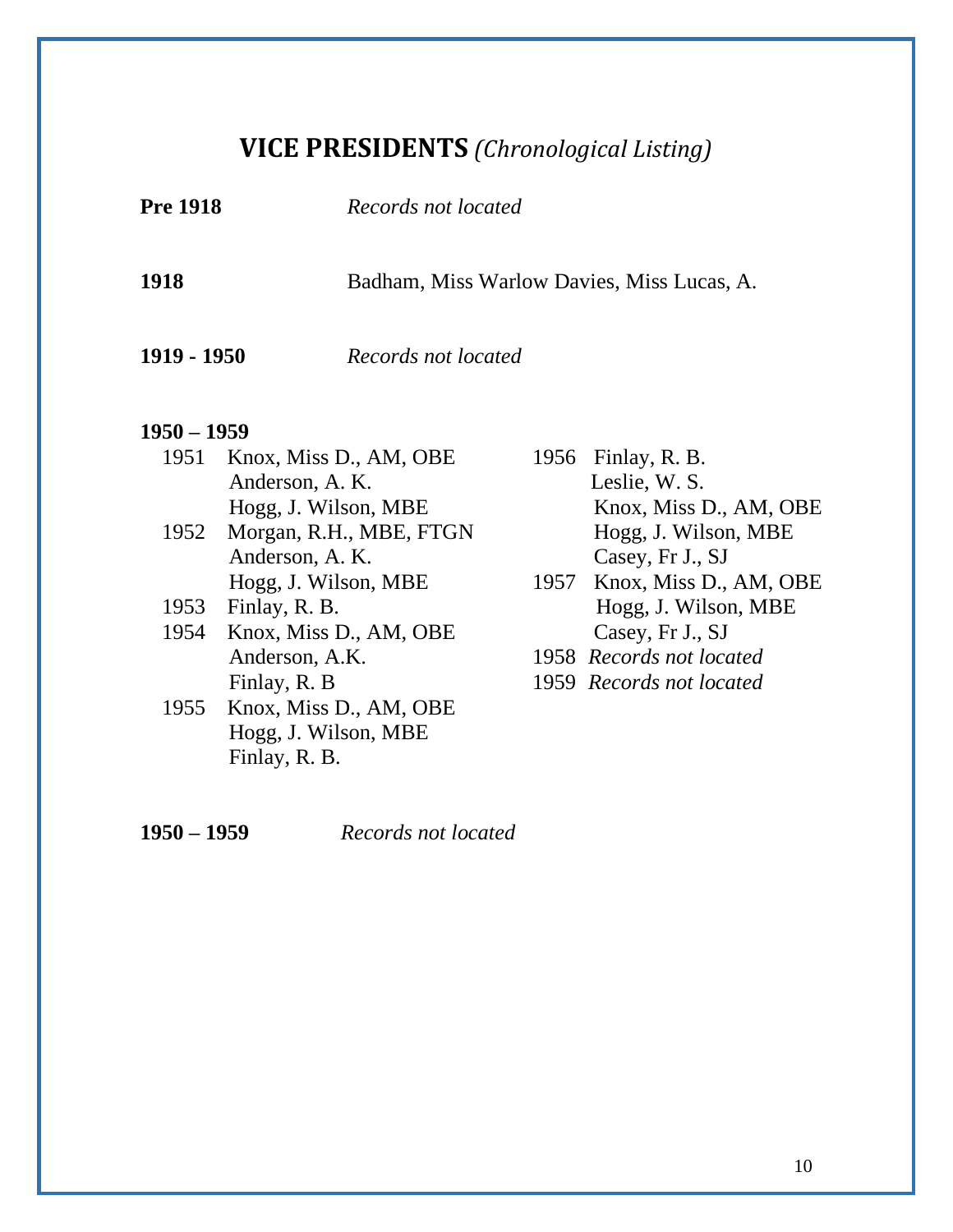- 
- 
- 
- 
- 1974 Morgan, R.H., MBE, FTGN Whitley, Dr A.,
- 1975 Morgan, R.H., MBE, FTGN Sheldon, J.S. Evans, Miss P. M., MBE, FTGN 1978 *Records not located*
- 1970 *Records not located* 1976 Morgan, R. H. AM, MBE, FTGN 1971 *Records not located* Evans, Miss P. M., MBE, FTGN 1972 *Records not located* Visser, Dr T.H., Tae, A.J
- 1973 *Records not located* 1977 Evans, Miss P. M., MBE, FTGN Evans, Miss P. M., MBE, FTGN Visser, Dr T. H., Rae, A.J
	-
	- 1979 Stevens, R.J., FTGN

### **1980 – 1989**

- 1980 Stevens, R.J., FTGN 1985 *Records not located* 1981 Stevens, R.J., FTGN 1986 *Records not located* 1982 Stevens, R.J., FTGN 1987 *Records not located* 1983 Stevens, R.J., FTGN1988 *Records not located*
- 

### **1990 – 1999**

- 1991 *Records not located* 1993 *Records not located*
- 
- 1992 Braga, S., FTGN 1995 *Records not located*
- 
- 
- 
- 
- 1984 Stevens, R.J., FTGN1989 *Records not located*
	-
- 1992 *Records not located* 1994 *Records not located*
	-
	- Moore, Mrs J., FTGN 1996 *Records not located*
	- Sheldon, J.S 1997 *Records not located*
		- 1998 *Records not located*
		- 1999 *Records not located*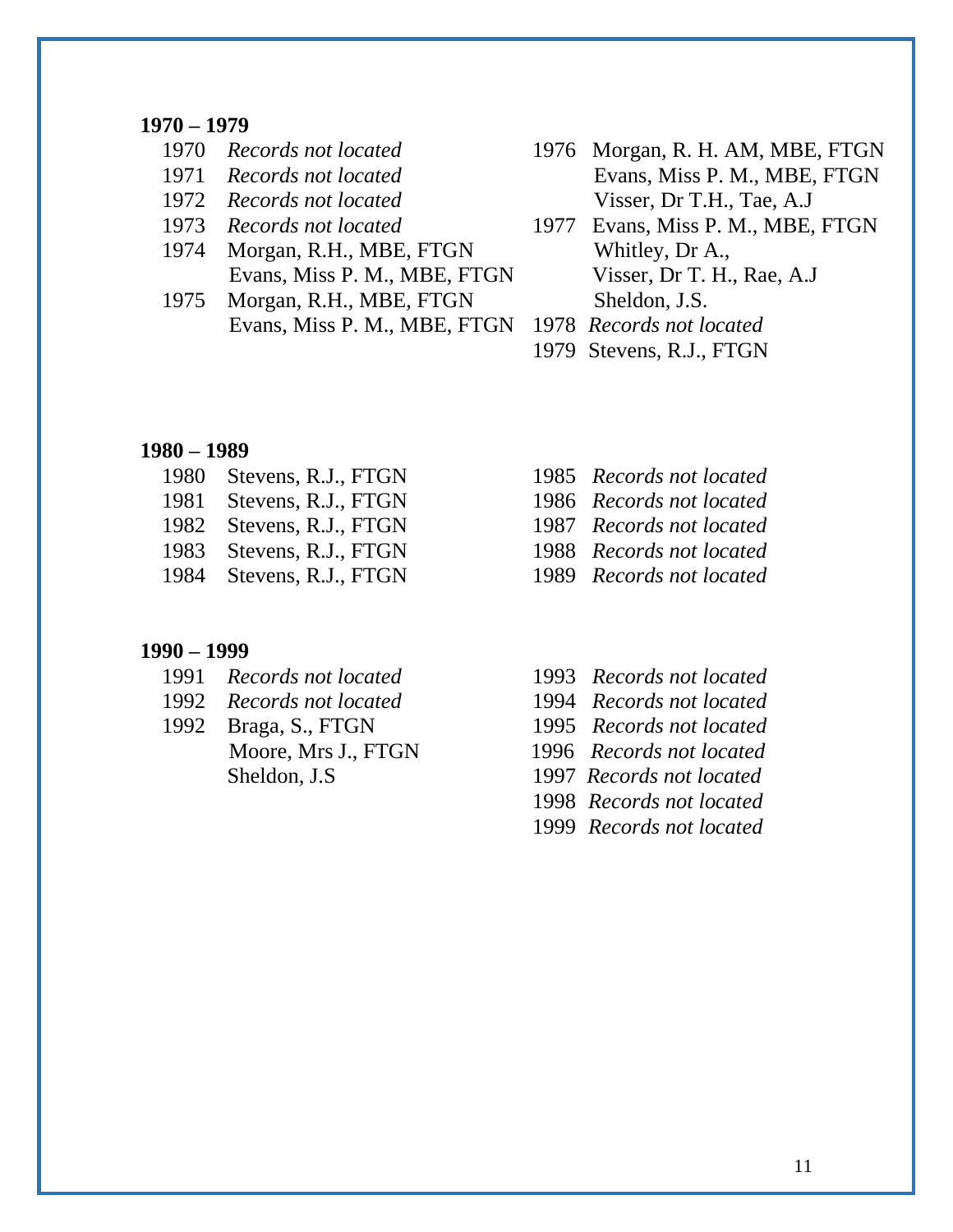|      | 2000 Records not located   |
|------|----------------------------|
| 2001 | Records not located        |
|      | 2002 Fleeton, Mrs F., FTGN |
|      | Green, P                   |
| 2003 | Smyth, Mrs D.              |
| 2004 | Smyth, Mrs D.              |

- 2000 *Records not located* 2006 Smyth, Mrs D. 2001 *Records not located* 2007 Smyth, Mrs D. **2008** Smyth, Mrs D. 2009 Smyth, Mrs D.
- 2005 Smyth, Mrs D.

### **2010 – 2021**

- 2010 Smyth, Mrs D., 2016 Poisel, Ms S.
- 2011 Smyth, Mrs D., 2018 Reid, Ms K.
- 
- 
- 
- <span id="page-11-0"></span>2015 Osman, Dr. F., FTGN Nam, Mr P.
- 
- **Osman, Dr. F.** 2017 Poisel, Ms S.
	-
- **Osman, Dr. F.** 2019 Gourlas, Ms D.
- 2012 Osman, Dr. F. 2020 Gourlas, Ms D., 2013 Osman, Dr. F. Nam, Mr P.
- 2014 Osman, Dr. F. 2021 Fournaris, Ms D.,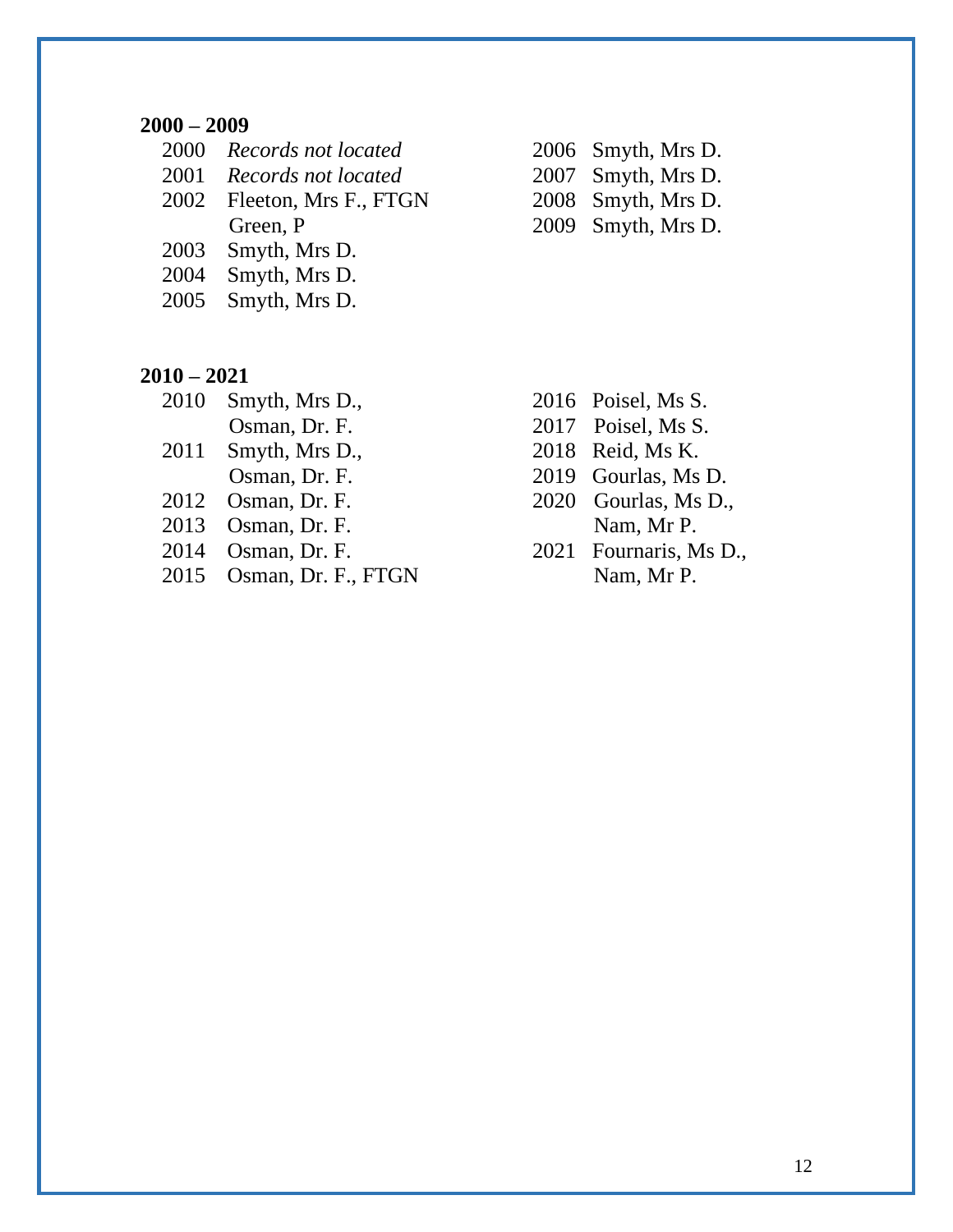# **VICE PRESIDENTS** *(Alphabetical Listing)*

| Anderson, A. K.              | $1952 - 1954$               |
|------------------------------|-----------------------------|
| Badham, Miss                 | 1918                        |
| Braga, S., FTGN              | 1992                        |
| Casey, Fr J. SJ              | $1956 - 1957$               |
| Evans, Miss P. M., MBE. FTGN | $1974 - 1977$               |
| Finlay, R. B.                | $1953 - 1955$               |
| Fleeton, Mrs F., FTGN        | 2002                        |
| Gourlas, Ms D.               | $2019-$                     |
| Green, P.                    | 2002                        |
| Hogg, J. Wilson, MBE,        | $1951 - 1952$ , $1955 - 57$ |
| Knox, Miss D., AM, OBE       | $1952 - 1954$               |
| Leslie, W.S.                 | 1956                        |
| Lucas, A.                    | 1918                        |
| Morgan, R. H., AM, MBE, FTGN | $1974 - 1976$               |
| Moore, Mrs J., FTGN          | 1992                        |
| Nam, Mr P.                   | $2020 -$                    |
| Osman, Dr F., FTGN           | $2010 - 2015$               |
| Poisel, S.                   | $2016 - 2017$               |
| Reid, K.                     | 2018                        |
| Rae, A. J.                   | 1976                        |
| Sheldon, J. S.               | 1977, 1992                  |
| Stevens, R.J., FTGN          | $1979 - 1984$               |
| Smyth, Mrs D.                | $2003 - 2011$               |
| <b>Warlow Davies, Miss</b>   | 1918                        |
| Whitley, Dr A.               | 1977                        |
| Visser, Dr T. H.             | $1976 - 1977$               |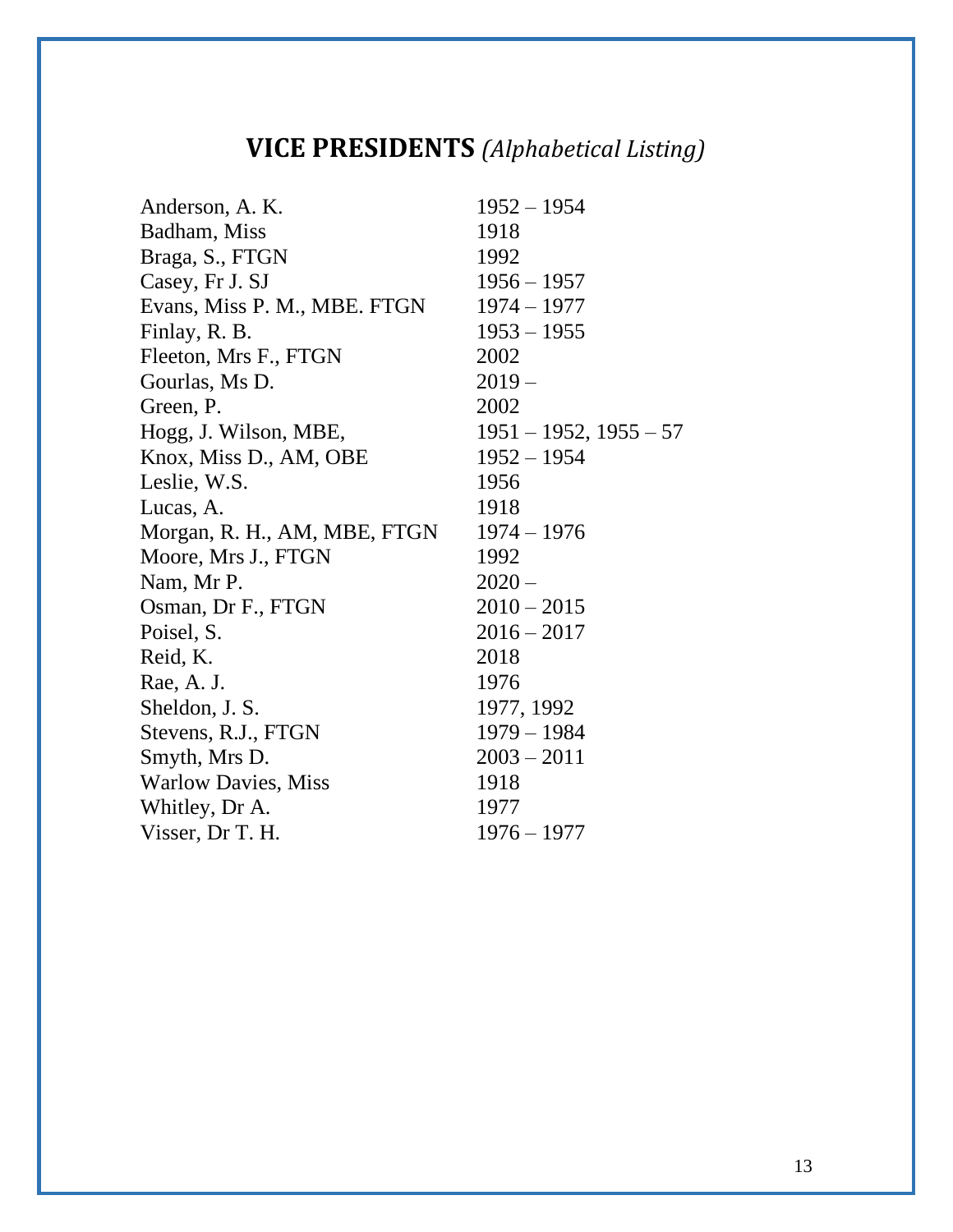# <span id="page-13-0"></span>**HONORARY SECRETARIES** *(Chronological Listing)*

### **1909 – 1917 & 1919 –1939** *Records not located*

### **1918** Le Plastrier, Miss C

**1940 – 1949** *Records not located*

### **1950 – 1959**

- 1951 Evans, Miss P. M., MBE, FTGN 1955 Evans, Miss P. M., MBE, FTGN
- 1952 Evans, Miss P. M., MBE, FTGN 1956 Jones, K.W.
- 1953 Evans, Miss P. M., MBE, FTGN 1957 *Records not located*
- 1954 Evans, Miss P. M., MBE, FTGN 1958 *Records not located*

### **1970 – 1979**

- 1970 *Records not located* 1976 Visser, Dr T. H.
- 1972 *Records not located* Stevens, R. J., FTGN
- 1973 *Records not located* 1977 Stevens, R. J., FTGN
- 1974 Visser, Dr T.H. 1978 Stevens, R. J., FTGN
- 1975 Visser, Dr T.H. 1979 *Records not located*

### **1980 – 1989**

1981 N. O. Bonnell 1986 S. Braga, FTGN 1982 N. O. Bonnell 1987 S. Braga, FTGN 1983 N. O. Bonnell 1988 J. S. Sheldon 1984 N. O. Bonnell 1989 J. S. Sheldon

### **1990 – 1999**

1990 *Records not located* 1992 *Records not located*

- **2000 – 2009**
	-
	-
	-
	- 2004 Harper, A. M., OAM, FTGN 2009 Harper, A.M., OAM, FTGN
	- 2005 Harper, A. M., OAM, FTGN
- -
- 
- 
- 
- 1980 J. S. Sheldon 1985 S. Braga, FTGN
	-
	-
	-
	-
	-
- 1991 *Records not located* 1993 *Records not located*
- 2001 *Records not located* 2006 Harper, A.M., OAM, FTGN 2002 Hong, Mrs J. 2007 Harper, A.M., OAM, FTGN 2003 Fleeton, Mrs F., FTGN 2008 Harper, A.M., OAM, FTGN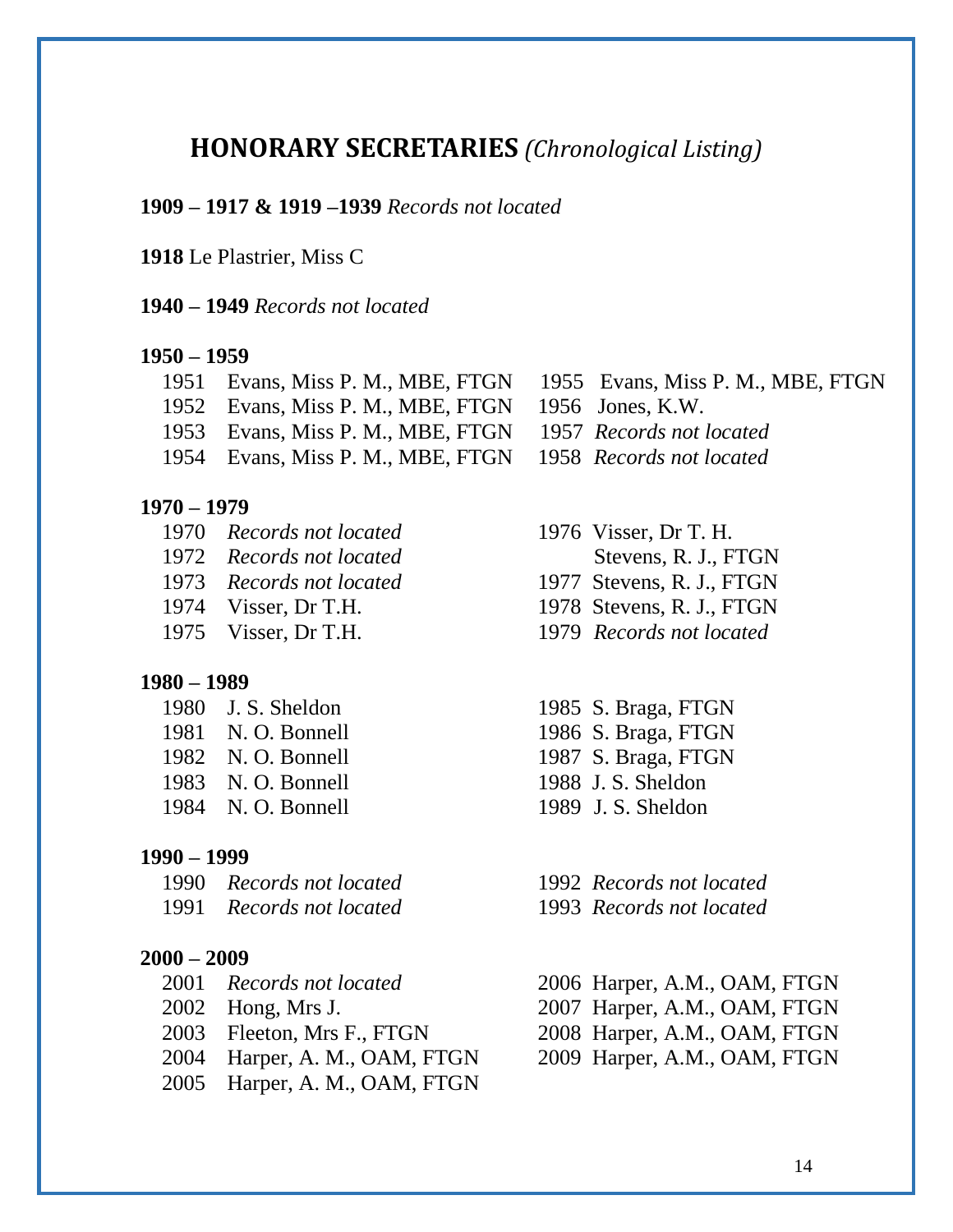- 2010 Harper, A. M., OAM, FTGN 2015 Harper, A.M., OAM, FTGN
- 2011 Harper, A. M., OAM, FTGN 2016 Callaghan, N., HFTGN
- 2012 Harper, A. M., OAM, FTGN 2017 Wharton, A., HFTGN
- 2013 Harper, A. M., OAM, FTGN 2018 Wharton, A., HFTGN
- 2014 Harper, A. M., OAM, FTGN 2019 Nam, P.
- 
- 
- 
- -

# <span id="page-14-0"></span>**ASSISTANT HONORARY SECRETARIES** *(Chronological Listing)*

**Pre 1918** *Records not located* Miss Roseby **1919 – 1975** *Records not located* Stevens, R. J., FTGN Stevens, R. J., FTGN Moore, Mrs J., FTGN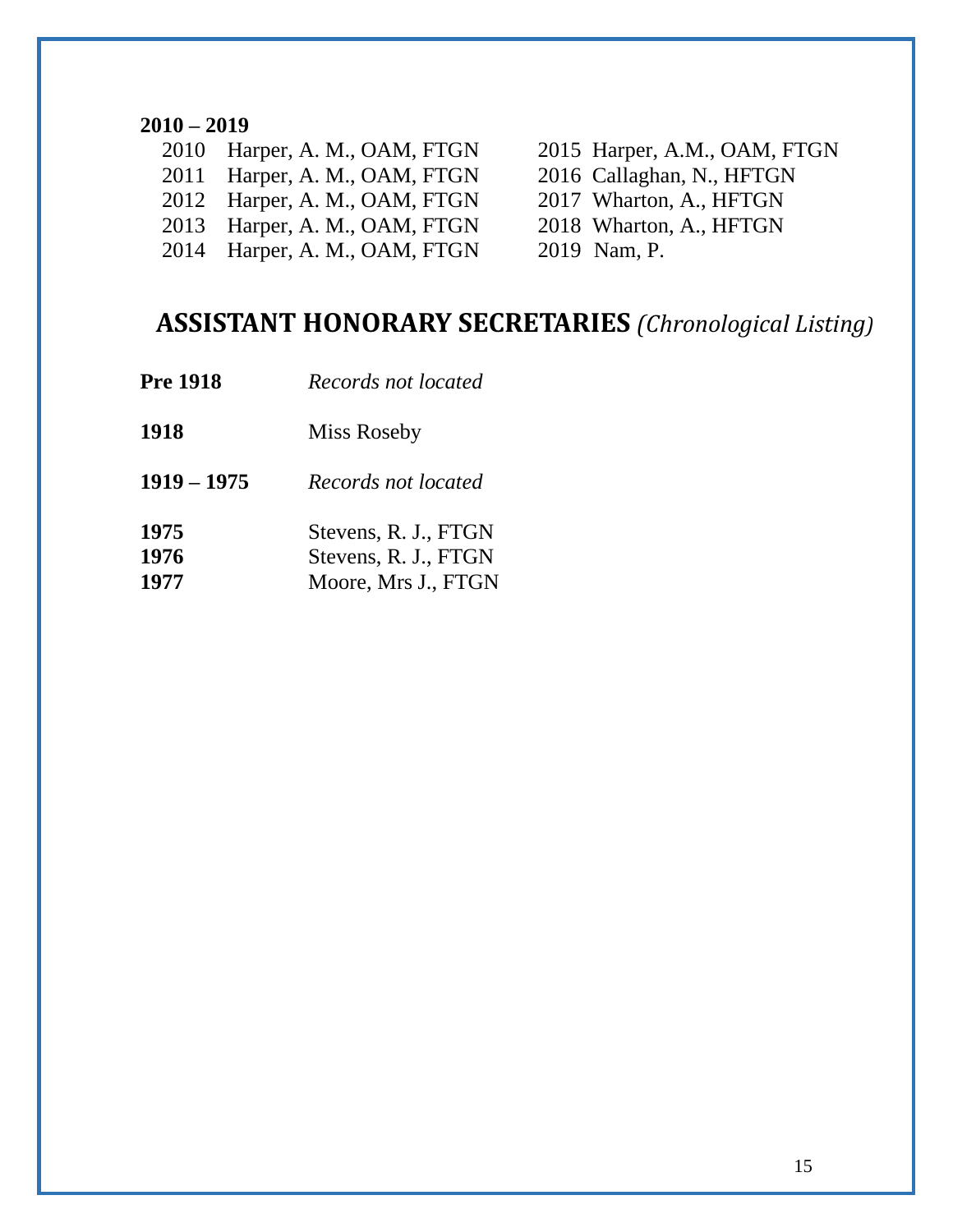# <span id="page-15-0"></span>**HONORARY SECRETARIES** *(Alphabetical Listing)*

| 2016          |
|---------------|
| 1992          |
| $1951 - 1955$ |
| 2003          |
| $2004 - 2015$ |
| 2002          |
| 1956          |
| 1918          |
| 2019          |
| $1976 - 1978$ |
| $1974 - 1976$ |
| $2017 - 2018$ |
|               |

# <span id="page-15-1"></span>**ASSISTANT HONORARY SECRETARIES** *(Alphabetical Listing)*

| Moore, Mrs J.        | 1977          |
|----------------------|---------------|
| Roseby, Miss         | 1918          |
| Stevens, R. J., FTGN | $1975 - 1976$ |
|                      |               |

*Records not located* Post 1977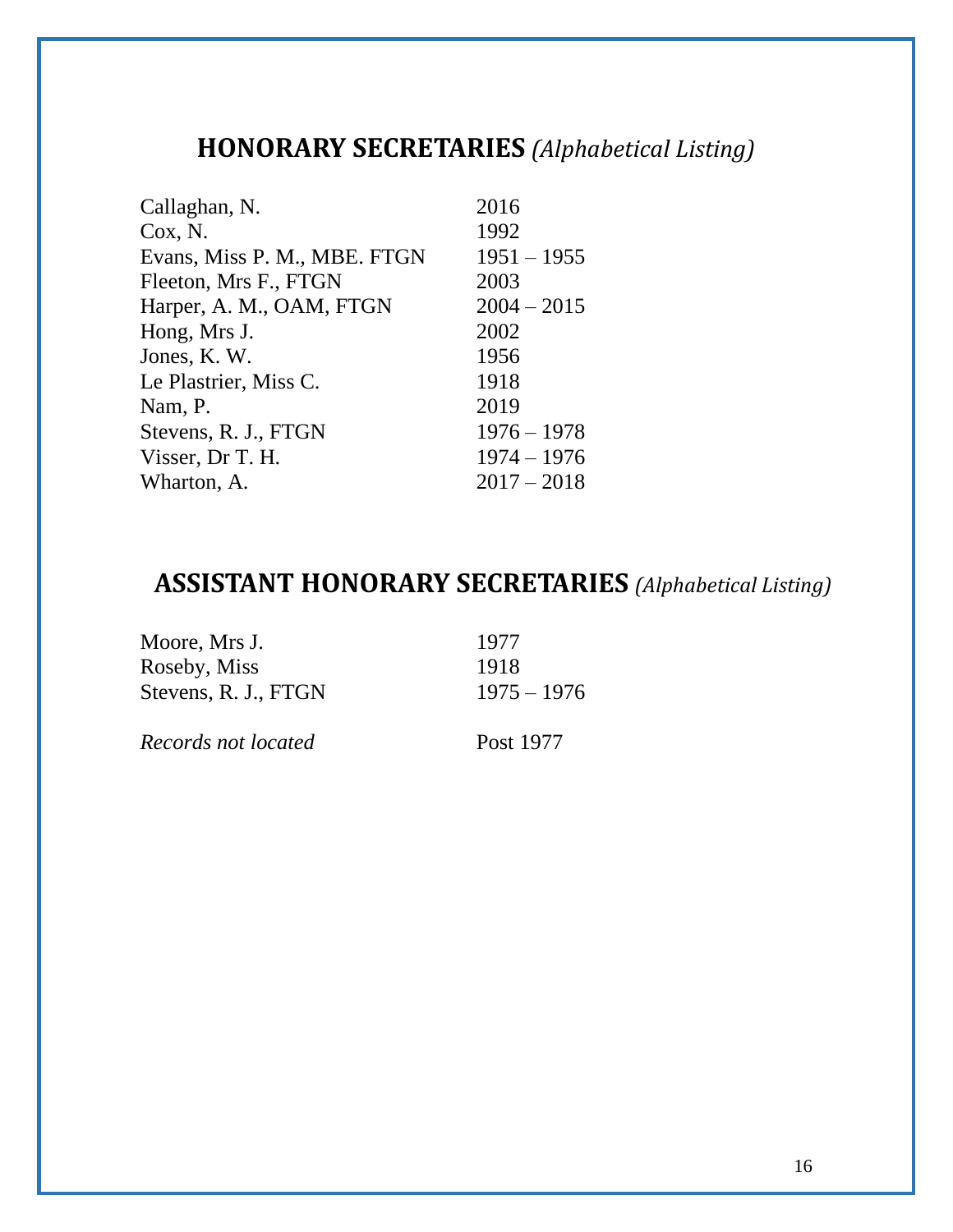# **TREASURERS** *(Chronological Listing)*

<span id="page-16-0"></span>

|  | <b>Pre 1918</b> Records not located |
|--|-------------------------------------|
|  | 1918 Mr Woolridge                   |
|  | $1919 - 1949$ Records not located   |

### **1950 – 1959**

1951 Shepherd, W. M. 1955 Carr, D. A. 1954 Carr, D. A.

 Hancock, F. C. 1956 Carr, D. A. 1952 Shepherd, W. M. 1957 *Record not located* 1953 Carr, D. A. 1958 *Record not located*

**1960 – 1969** *Records not located*

### **1970 – 1979**

|  | $1970 - 1973$ Records not located |
|--|-----------------------------------|
|  | 1974 Hart, Rev. B. W.             |
|  | 1975 Hart, Rev. B. W.             |
|  | 1976 Hart, Rev. B. W.             |
|  | Morgan R. H., AM, MBE, FTGN       |

1977 Bosanquet, Rev, R. F. 1974 Hart, Rev. B. W. 1978 *Record not located*

1979 Record not located

**1980 – 1989** *Records not located*

### **1990 – 1999**

|      | $1990 - 1991$ Records not located |
|------|-----------------------------------|
| 1992 | Monks, J.W.                       |
|      | $1993 - 1999$ Records not located |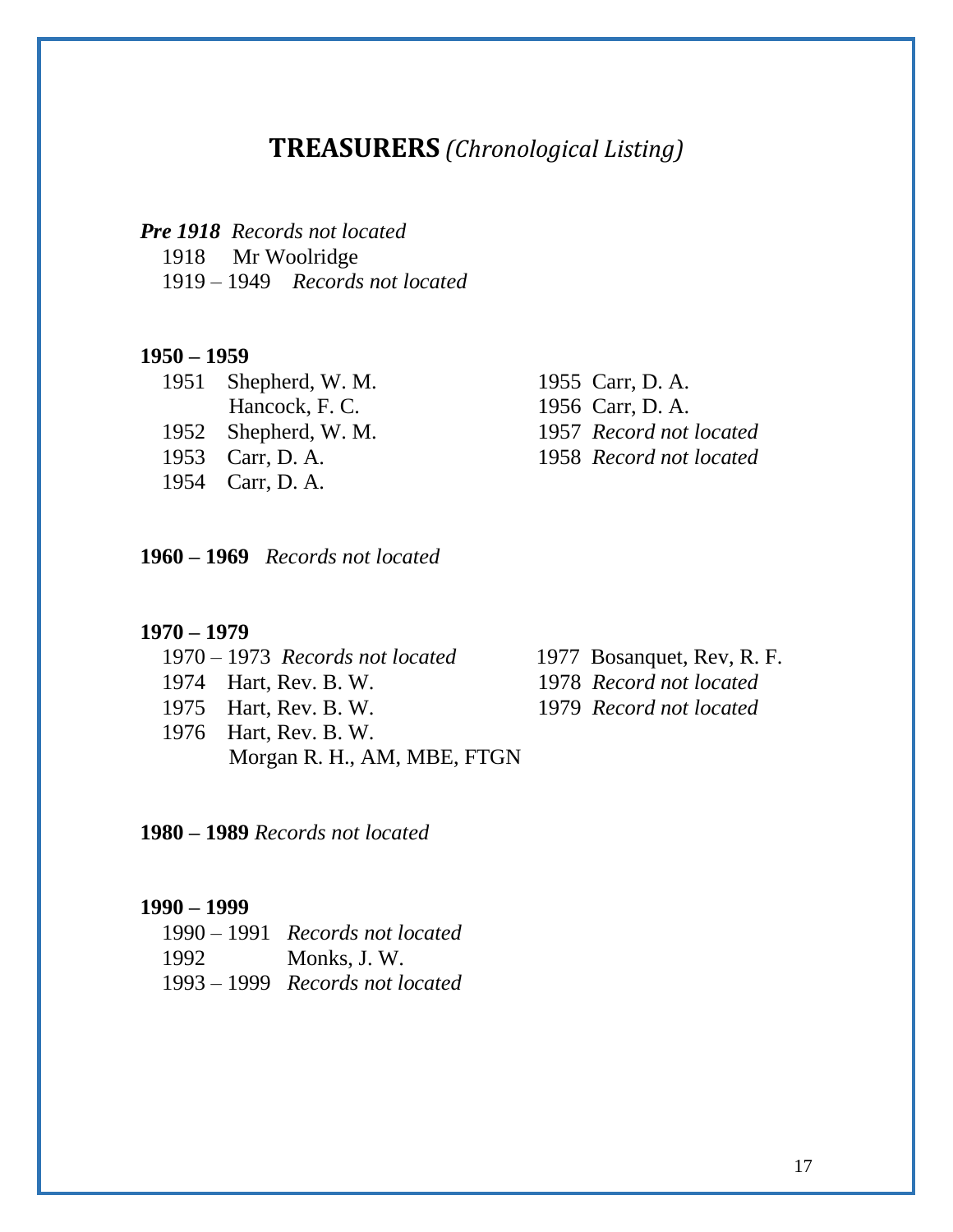|      | $2000 - 2001$ Records not located |
|------|-----------------------------------|
| 2002 | Moore, Mrs J., FTGN               |
| 2003 | Moore, Mrs J., FTGN               |
| 2004 | Moore, Mrs J., FTGN               |
| 2005 | Moore, Mrs J., FTGN               |
|      |                                   |

2006 Moore, Mrs J., FTGN

- 2007 Holt, Mrs I.
- 2008 Holt, Mrs I.
- 2009 Holt, Mrs I.

### **2010 – 2019**

| 2010 | Holt, Mrs I. |
|------|--------------|
| 2011 | Holt, Mrs I. |
| 2012 | Holt, Mrs I. |
| 2013 | Holt, Mrs I. |
| 2014 | Holt, Mrs I. |
|      |              |

- 2015 Harper, A. M. OAM, FTGN.
- 2016 Harper, A. M. OAM, FTGN
- 2017 Green, P. FTGN
- 2018 Green, P. FTGN
- 2019 Green, P. FTGN

### **2020 – 2029**

 2020 Green, P. FTGN 2021 Green, P. FTGN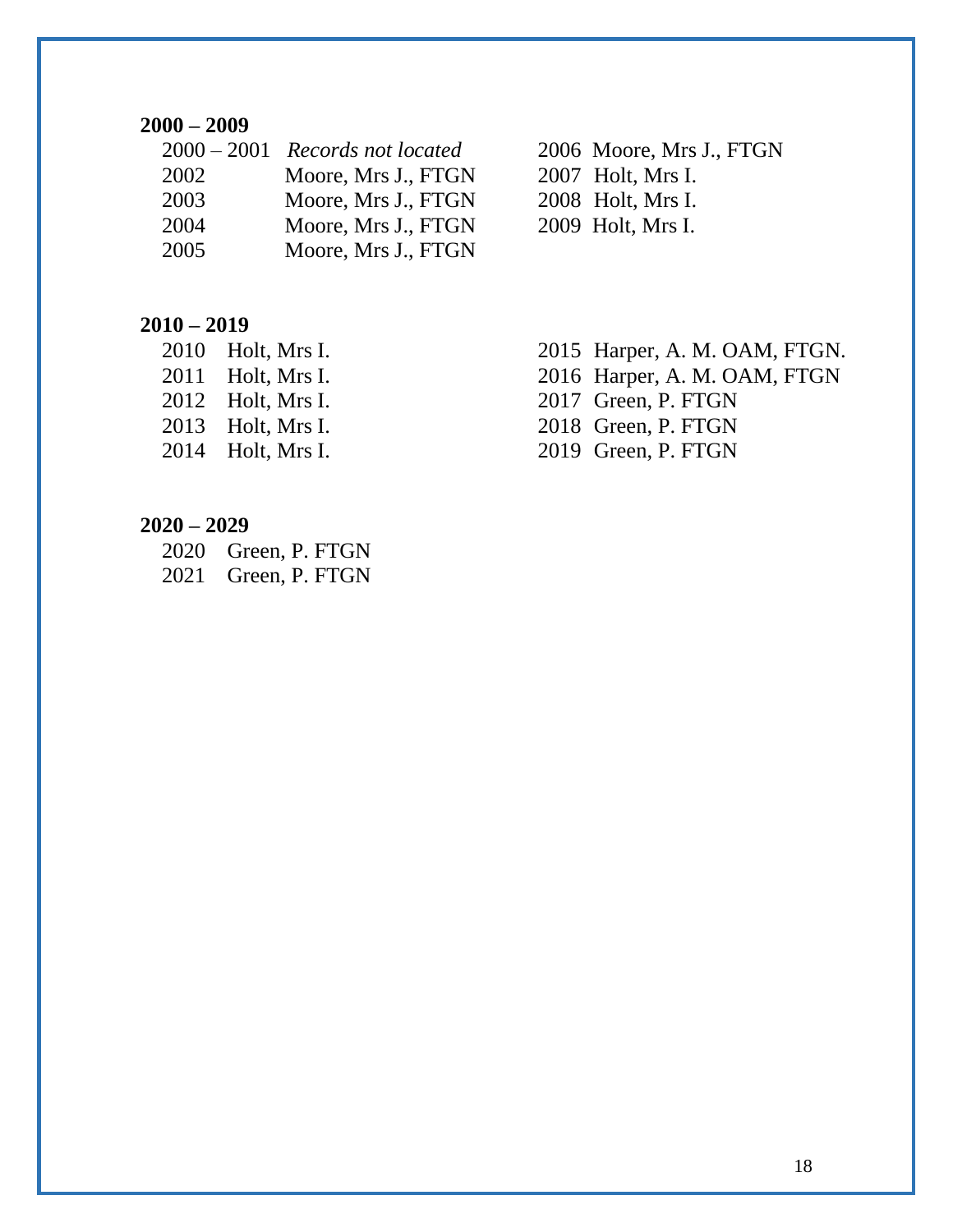# **TREASURERS** *(Alphabetical Listing)*

<span id="page-18-0"></span>

| Bosanquet, Rev. R. F.         | 1977          |
|-------------------------------|---------------|
| Carr, D. A.                   | $1953 - 1956$ |
| Green, P., FTGN               | $2017-$       |
| Hancock, F.C.                 | 1951          |
| Harper A.M, OAM, FTGN         | $2015 - 2016$ |
| Hart, Rev. B.W.               | $1974 - 1976$ |
| Holt, Mrs I. FTGN             | $2007 - 2014$ |
| Monks, J.W.                   | 1992          |
| Moore, Mrs J., FTGN           | $2002 - 2006$ |
| Morgan, R. H., A.M, MBE, FTGN | 1976          |
| Shepherd, W. M.               | $1951 - 1952$ |
| Mr Woolridge                  | 1918          |
|                               |               |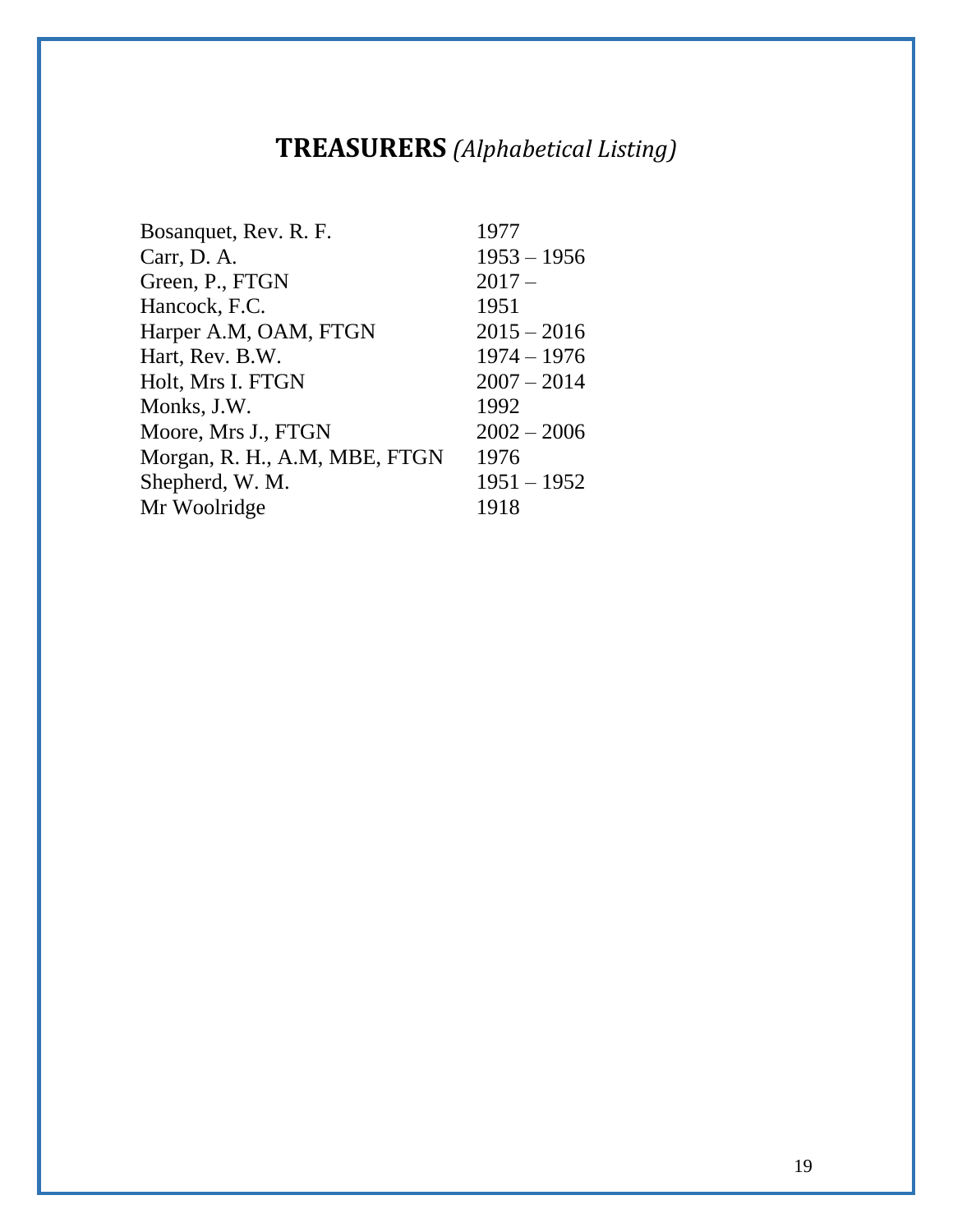# **COUNCILLORS** *(Chronological Listing)*

# <span id="page-19-0"></span>**Pre 1951**

# *Records not located except Presidents listed above. It has not been established when the first Council was formed.*

| 1951 | Records not located                                                                                                                                                                                                                                                                                            |
|------|----------------------------------------------------------------------------------------------------------------------------------------------------------------------------------------------------------------------------------------------------------------------------------------------------------------|
| 1952 | Baker, Rev. H. W., Bliss, V. R. J., Carr, D. A., Casey, Fr J.,<br>SJ. Chisolm, Miss B., Hancock, F. G., Hawthorne, Miss F.,<br>Healey, C. O., Leslie, W.S., Macindoe, Miss E., Phillips, F. G.,<br>Robson, L., Smith, Miss A. H., Webster, Miss J., Austin, M. N.                                              |
| 1953 | Anderson, A. K., Shepherd, W., Baker, Rev. H. W.,<br>Bliss, V. J. R., Casey, Fr J., SJ, Chislom, Miss B.,<br>Hancock, F. G., Hawthorne, Miss F., Healey, C. O.,<br>Leslie, W.S., Macindoe, Miss E., Phillips, F. G., Robson. L.,<br>Smith, Miss A. H., Webster, Miss J., Miller, G.,<br>Knox, Miss D., AM, OBE |
| 1954 | Baker, Rev. H. W., Casey, Fr J., SJ,<br>Chilsom, Miss B., Hancock, F. G., Hawthorne, Miss F.,<br>Healey, C. O., Leslie, W. S., Macindoe, Miss E., Miller, G.,<br>Hewan, G. E., Phillips, F. G., Whitehead, Miss D.,<br>Pettit, Miss J., Allen, L. M., Francis, V.F.O.                                          |
| 1955 | Casey, Fr J., SJ, Evans, Miss P. M., MBE, FTGN,<br>Deane, E.L., Allen, L. N., Baker, Rev., H. W.,<br>Chisolm, Miss B., Drummond, Miss H., Hawthorne, Miss F.,<br>Healey, C. O., Hewan, G. E., Leslie, W. S., Miller, G.,<br>Pettit, Miss J., Phillips, F. G., Rofe, R. L., Whitehead, Miss D.                  |
| 1956 | Carr, D. A., Allen, L. N, Baker, Rev., H. W., Chisolm, Miss B.,<br>Deane, E. L., Drummond, Miss H., Francis V. F. O.<br>Hawthorne, Miss F., Healey, C. O., Hewan, G. E., Miller, G.,<br>Phillips, F. G., Rofe, R. L., Whitehead, Miss D.,<br>Nesbitt, Miss L., Evans, Miss P. M., MBE, FTGN                    |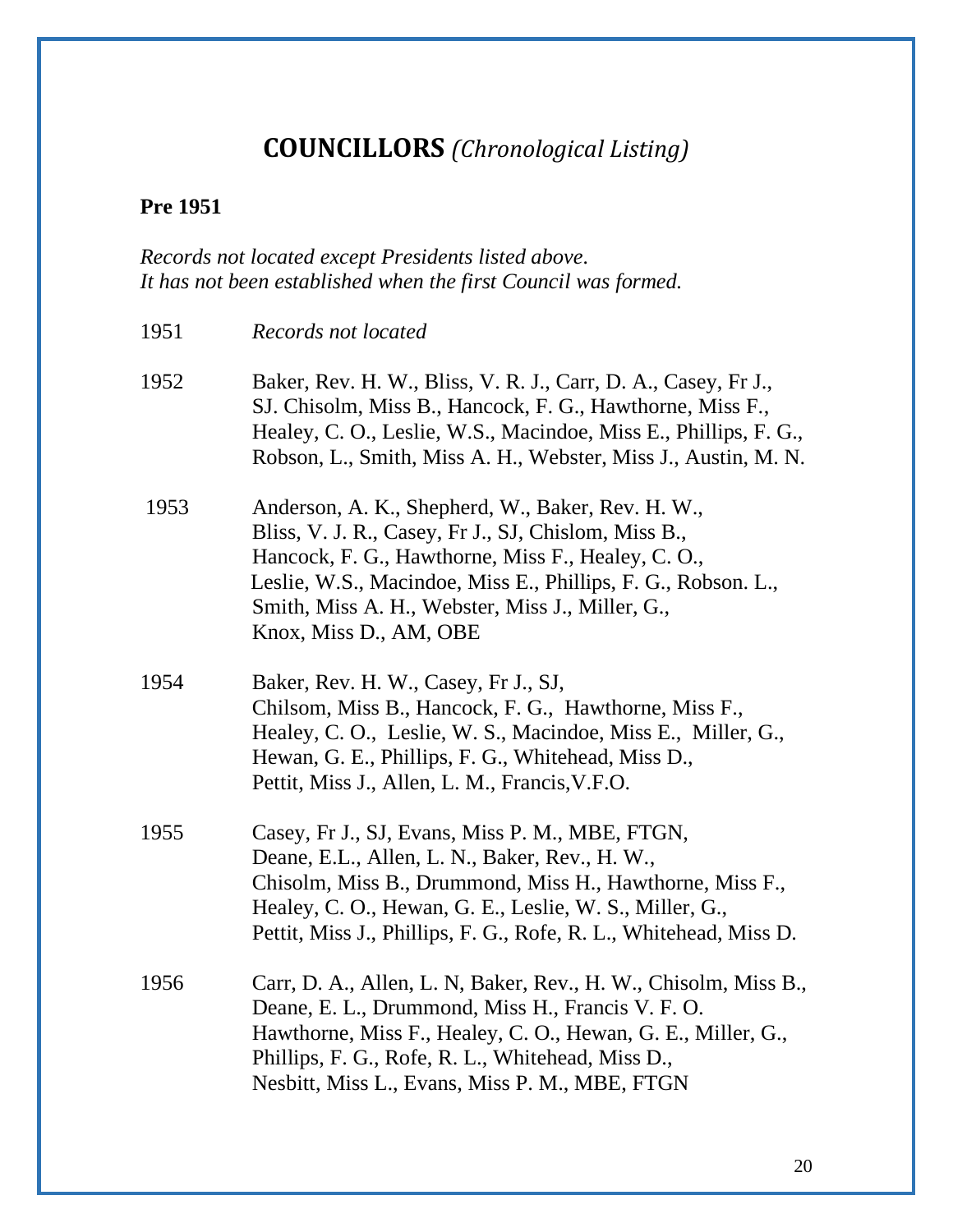| $1957 - 1973$ Records not located |  |  |
|-----------------------------------|--|--|
|-----------------------------------|--|--|

| 1974                            | Bowman, Miss D. M.<br>Danziger, Mrs R<br>Hogg, J. Wilson, MBE<br>Sheldon, J. S.                                  | Buckham, Miss J.<br>Farr, A. G.<br>Perrin, T. H.<br>Stevens, R. J., FTGN                                | Corah, C. H.<br>Goff, Miss J. H.<br>Price, Mrs J.<br>Whitley, Dr A. MBE                         |
|---------------------------------|------------------------------------------------------------------------------------------------------------------|---------------------------------------------------------------------------------------------------------|-------------------------------------------------------------------------------------------------|
| 1975                            | Bowman, Miss D. M.<br>Goff, Miss J. H.<br>Maffey, J. F., OAM<br>Sheldon, J. S.                                   | Buckham, Miss J.<br>Kefford, R. E.<br>Perrin, T. H.<br>Whitley, Dr A. MBE                               | Corah, C. H.<br>Kennedy, J. O.<br>Price, Mrs J.                                                 |
| 1976                            | Bosanquet, Rev. R. F.<br>Corah, C. H.<br>Kefford, R. E.<br>Price, Mrs J.<br>Wall, S.<br>Zimmerman, R. A.         | Bowman, Miss D. M.<br>French, Miss F. J.<br>Kennedy. J. O.<br>Buckham, Miss J.<br>Svensson, Prof. N. L. | Goff, Miss J. H<br>Maffey, J. F., OAM<br>Perrin. T. H.<br>Sheldon, J. S.<br>Whitley, Dr A., MBE |
| 1977                            | French, Miss F. J.<br>Maffey, J. F., OAM<br>Perrin, T. H.<br>Stevens, R. J. FTGN<br>Morgan, R. H., AM, MBE, FTGN | Goff, Miss J. H.<br>Wall, S.<br>Svensson, Prof. N. L.<br>Quin, Rev. P. B.                               | Grant, Miss H. E.<br>Zimmerman, R. A.<br>Bosanquet, Rev. R. F.                                  |
| 1978                            | Records not located                                                                                              |                                                                                                         |                                                                                                 |
| 1979                            | Stevens, R.J., FTGN                                                                                              |                                                                                                         |                                                                                                 |
| 1980 – 1991 Records not located |                                                                                                                  |                                                                                                         |                                                                                                 |
| 1992                            | Birtwistle, H.<br>Hughes, Mrs H., FTGN                                                                           |                                                                                                         |                                                                                                 |

1993 – 1996 *Records not located*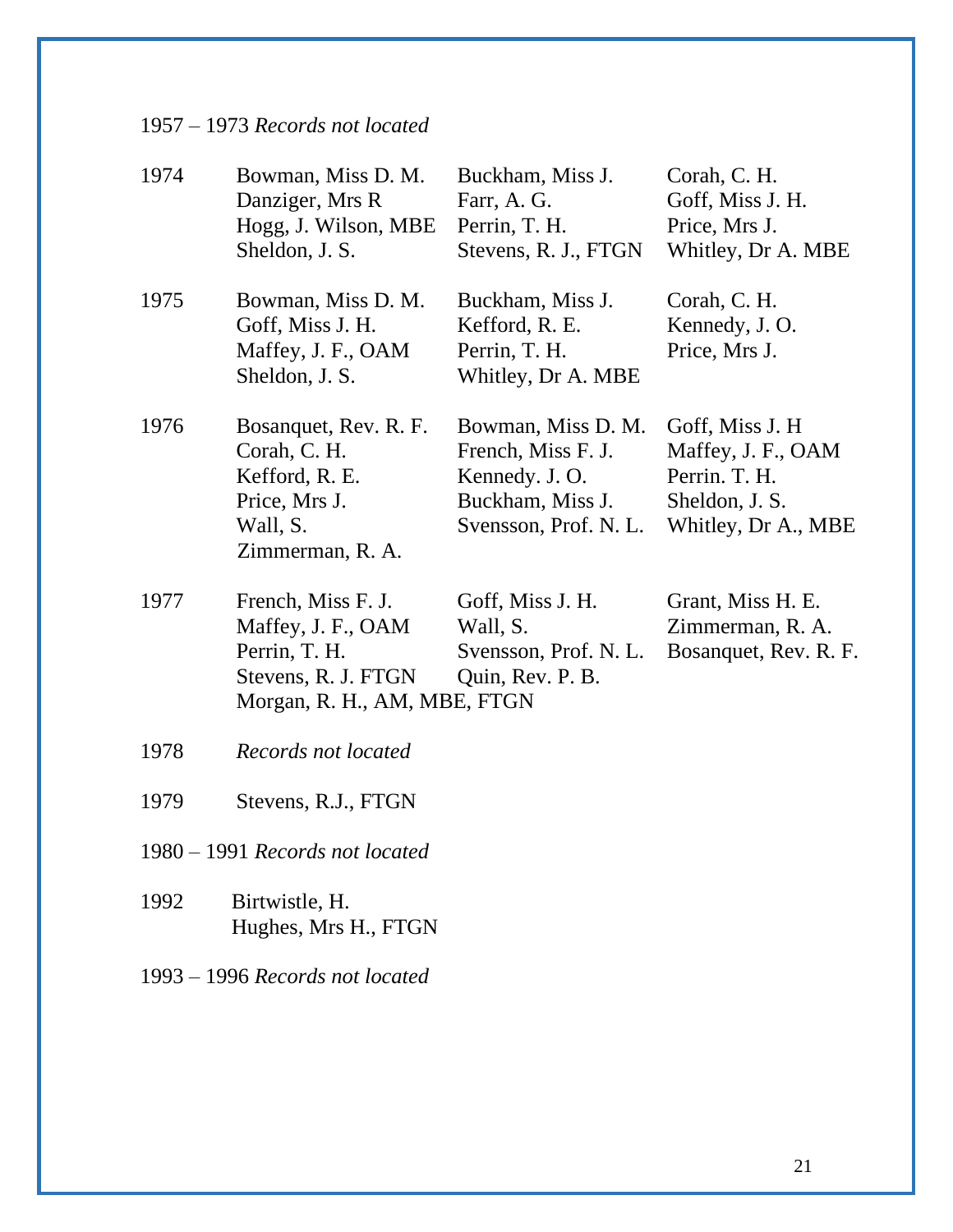| 1997 | Stevens, R.J., FTGN Other records not located                     |                                                                      |                                                                 |  |
|------|-------------------------------------------------------------------|----------------------------------------------------------------------|-----------------------------------------------------------------|--|
| 1998 | Stevens, R.J., FTGN Other records not located                     |                                                                      |                                                                 |  |
| 1999 | Stevens, R.J., FTGN Other records not located                     |                                                                      |                                                                 |  |
|      | $2000 - 2001$ Records not located                                 |                                                                      |                                                                 |  |
| 2002 | Duma, Mrs M.<br>Fleeton, Mrs F.                                   | Humphries, A.                                                        | Smyth, Mrs D.                                                   |  |
| 2003 | Belchamber, Mrs J.<br>Humphries, A.                               | Duma, Mrs M.<br>Kightley, G.                                         | Green, P.<br>Fleeton, Mrs F.                                    |  |
| 2004 | Connellan, M.<br>Hart, Mrs J.<br>Kightley, G.<br>Lesko, Miss K.   | Duma, Mrs. M.<br>Holt, Mrs I.<br>McKenzie, Mrs K.<br>Fleeton, Mrs F. | Green. P.<br>Humphries, A.<br>McMurrich, Mrs J.                 |  |
| 2005 | Connellan, M.<br>Hart, Mrs J<br>Kightley, G.<br>McMurrich, Mrs J. | Duma, Mrs M.<br>Holt, Mrs I.<br>Lesko, Miss K.<br>Fleeton, Mrs F.    | Green, P.<br>Humphries, A.<br>McKenzie, Ms K                    |  |
| 2006 | Connellan, M.<br>Hart, Mrs J<br>Kightley, G.<br>McMurrich, Mrs J. | Duma, Mrs M.<br>Holt, Mrs I.<br>Lesko, Miss K.<br>Varlow, Mrs J.     | Green, P.<br>Humphries, A.<br>McKenzie, Ms K<br>Fleeton, Mrs F. |  |
| 2007 | Cheers, J.<br>Green, P.<br>McMurrich, Mrs J<br>Fleeton, Mrs F.    | Connellan, M.<br>Hart, Mrs J.<br>Nadge, Ms A.                        | Duma, Mrs M.<br>Lesko, Miss K.<br>Varlow, Mrs J.                |  |
| 2008 | Cheers, J.<br>Green, P.<br>Lesko, Miss K.<br>Fleeton, Mrs F.      | Connellan, M.<br>Hanwell-Short, Mrs M<br>McMurrich, Mrs J            | Duma, Mrs M.<br>Hart, Mrs J.<br>Varlow, Mrs J.                  |  |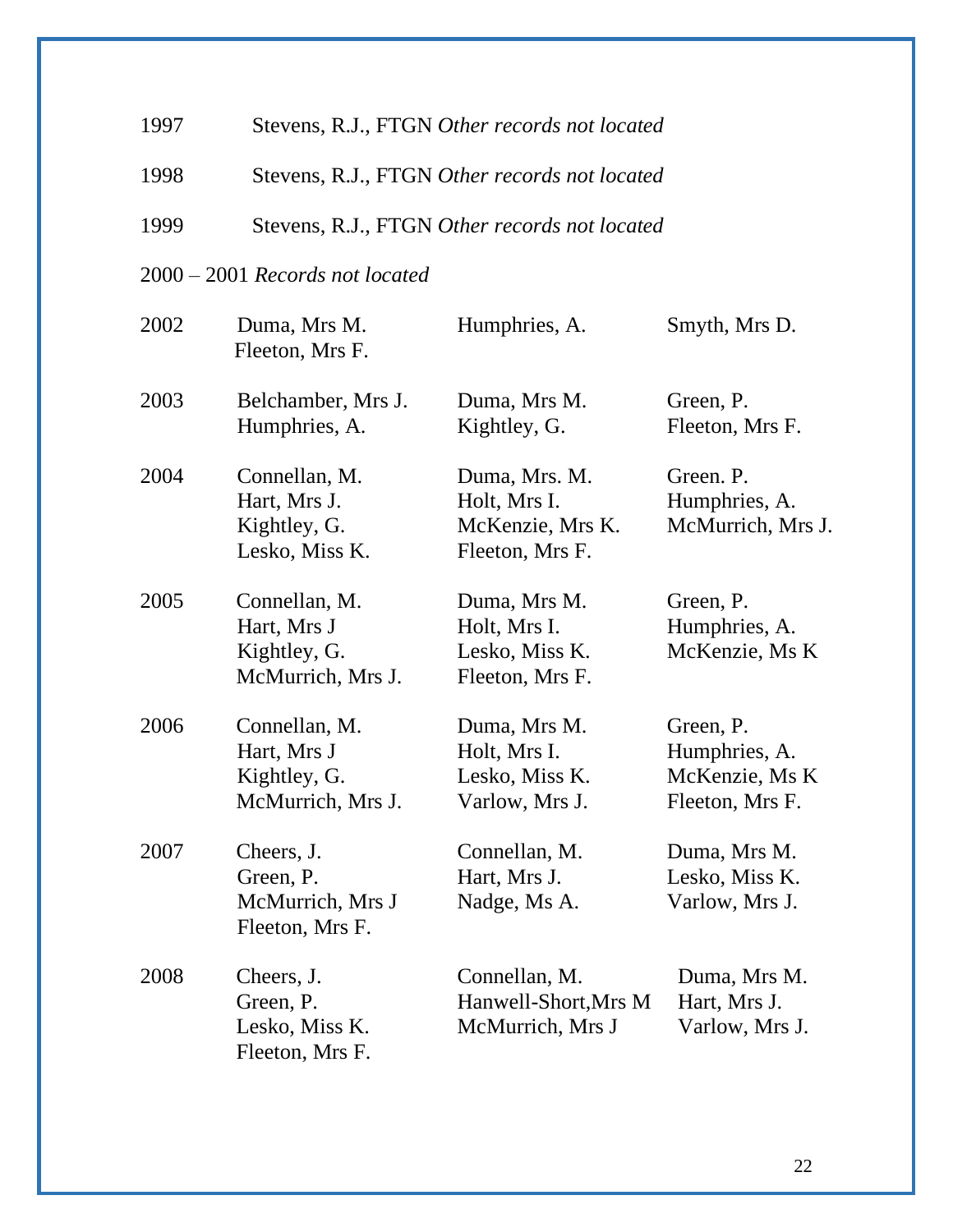| 2009 | Cheers, J.<br>Feeney, Miss A.<br>Johnstone, Mrs A.<br>McMurrich, Mrs J.<br>Fleeton, Mrs F.                      | Connellan, M<br>Green, P.<br>Lesko, Miss K.<br>Osman, Dr F.                                                                          | Duma, Mrs. M<br>Hanwell-Short, Mrs M<br>Loch, Miss S.<br>Varlow, Mrs J.                        |
|------|-----------------------------------------------------------------------------------------------------------------|--------------------------------------------------------------------------------------------------------------------------------------|------------------------------------------------------------------------------------------------|
| 2010 | Claringbold, Mrs L.<br>Green, P.<br>Johnstone, Mrs A.<br>McMurrich, Mrs J.                                      | Connellan, M.<br>Hanwell-Short, Mrs M<br>Kneprath, Dr W.<br>Varlow, Mrs J.                                                           | Feeney, Ms A.<br>Lesko, Miss K.<br>Osman, Dr F.<br>Fleeton, Mrs F.                             |
| 2011 | Claringbold, Mrs L.<br>Green, P.<br>Johnstone, Mrs A.<br>McMurrich, Mrs J.<br>Fleeton, Mrs F.                   | Connellan, M.<br>Hanwell-Short, Mrs M<br>Kneprath, Dr W.<br>Varlow, Mrs J.                                                           | Feeney, Ms A.<br>Lesko, Miss K.<br>Osman, Dr F.<br>May, C.                                     |
| 2012 | Callaghan, Mrs N.<br>Green, P.<br>Holt, Mrs I.<br>McMurrich, Mrs J.<br>Smyth. Mrs D.                            | Claringbold, Mrs L.<br>Fleeton, Mrs F.<br>Kneprath. W. M.<br>Osman, Dr F.                                                            | Connellan, M.<br>Harper A. M.<br>Varlow, Mrs J.<br>May, C.                                     |
| 2013 | Callaghan, Mrs N.<br>Green, P.<br>Holt, Mrs I.<br>McMurrich, Mrs J.<br>Smyth. Mrs D.<br>Jamieson, D.<br>Low. K. | Claringbold, Mrs L.<br>Fleeton, Mrs F.<br>Kneprath. W. M.<br>Osman, Dr F.<br>Martin, J.<br>Hanwell-Short, Mrs M<br>Johnstone, Mrs A. | Connellan, M.<br>Harper A. M.<br>Varlow, Mrs J.<br>May, C.<br>Feeney, Miss A.<br>Lesko, Miss K |
| 2014 | Claringbold, Mrs L.<br>Holt, Mrs I.<br>Harper A. M.                                                             | Connellan, M.<br>Osman, Dr F.<br>Kneprath. W.                                                                                        | Green, P.<br>Fleeton, Mrs F.<br>McKenzie, Mrs E.                                               |
| 2015 | Callaghan Mrs N.<br>Green P<br>Osman Dr F.                                                                      | Connellan M.<br>Haper, A.<br>Poisel S.                                                                                               | Fleeton Mrs F.<br>Mae T.<br>McKenzie, Mrs E.                                                   |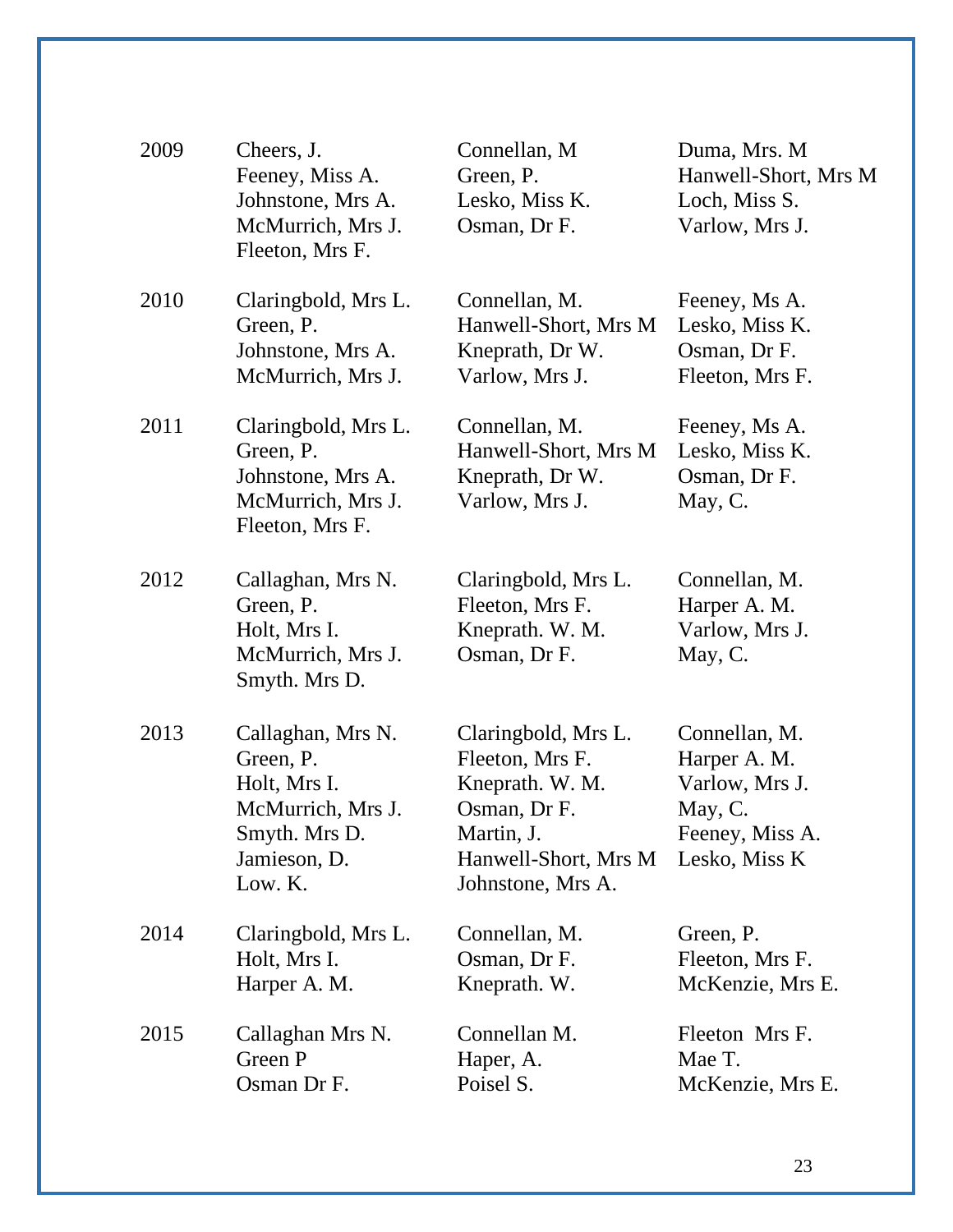| 2016 | Callaghan Mrs N.<br>Green P<br>Caddy H.<br>McKenzie, Mrs E.     | Connellan M.<br>Haper, A.<br>Osman Dr F.                            | Fleeton Mrs F.<br>Mae T.<br>Poisel S.                |
|------|-----------------------------------------------------------------|---------------------------------------------------------------------|------------------------------------------------------|
| 2017 | Boardman S.L<br>Fleeton Mrs F.<br>Munn, Mrs E.<br>Reid, K.      | Callaghan Mrs N.<br>Green P<br>Osman Dr F.<br>Tuft H.               | Caddy H.<br>Mae T.<br>Poisel S.<br>Wharton A.        |
| 2018 | Barlow L.<br>Green P<br>Knussen K.<br>Osman Dr F.<br>Weston N.  | Callaghan Mrs N<br>Gourlas, D.<br>Mae T.<br>Reid, K.<br>Wharton, A. | Fleeton Mrs F.<br>Kayes A.<br>Nam P.<br>Tuft H.      |
| 2019 | Barlow L.<br>Fraser K.<br>Kayes A.<br>Osman Dr F.               | Callaghan Mrs N.<br>Gourlas D.<br>Mae T.<br>Shah S.                 | Fleeton Mrs F.<br>Green P.<br>Nam P.<br>Wharton A.   |
| 2020 | Ayres A.<br>Gourlas D.<br>Mae T.<br>Osman, Dr F.<br>Wharton, A. | Bryson A.<br>Green P.<br>Nam P.<br>Perivolarellis, M.               | Fleeton Mrs F.<br>Knussen L.<br>Nolan. A.<br>Shah S. |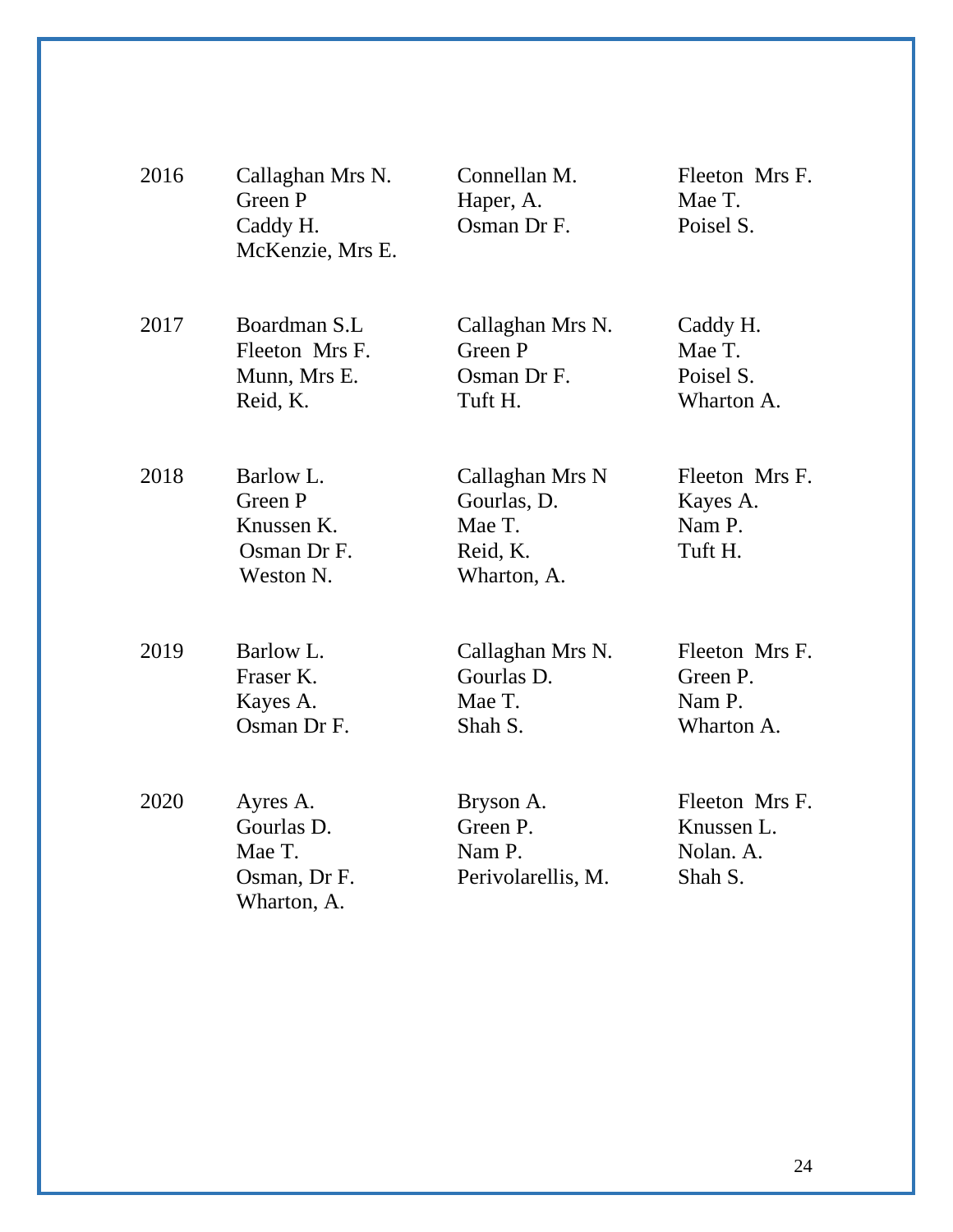# **COUNCILLORS** *(Alphabetical Listing)*

| Allen, L. M.               | $1955 - 1956$                    |
|----------------------------|----------------------------------|
| Anderson, A.K.             | $1951 - 1954$                    |
| Austin, M. N.              | 1952                             |
| Ayres, A.                  | $2020 -$                         |
| Baker, Rev. H. W.          | $1952 - 1956$                    |
| Barlow, L.                 | $2018 - 2019$                    |
| Belchamber, Mrs J.         | 2003                             |
| Birtwistle, H.             | 1992                             |
| Bliss, V. R. J.            | $1952 - 1953$                    |
| Braga, S., FTGN            | $1985 - 1987, 1992$              |
| Boardman, S.L              | 2017                             |
| Bonnell, N. O.             | $1981 - 1984$                    |
| Bosanquet, Rev. R. F.      | $1976 - 1977$                    |
| Bowman, Miss D.            | $1974 - 1976$                    |
| Bryson, A.                 | $2020 -$                         |
| Buckham, Miss J.           | $1974 - 1976$                    |
| Caddy Holly                | $2016 - 2017$                    |
| Callaghan N                | $2014 - 2019$                    |
| Carr, D. A.                | $1952 - 1956$                    |
| Casey, Fr J., SJ           | $1952 - 1956$                    |
| Cheers, J.                 | $2007 - 2009$                    |
| Chislom, Miss B.           | $1952 - 1956$                    |
| Claringbold, Mrs L.        | $2010 - 2011$                    |
| Connellan, M.              | $2004 - 2016$                    |
| Corah, C. H.               | $1974 - 1976$                    |
| Cox, N.                    | 1992                             |
| Danziger, Miss R.          | 1974                             |
| Deane, E.L.                | $1955 - 1956$                    |
| Drummond, Miss H.          | $1955 - 1956$                    |
| Duma, Mrs M.               | $2002 - 2009$                    |
| Evans, Miss P.M. MBE, FTGN | $1951, 1953 - 1956, 1974 - 1977$ |
| Farr, A. G.                | 1974                             |
| Feeney, Miss A.            | $2009 - 2011$                    |
| Finlay, R. B.              | $1951 - 1956$                    |
| Fleeton, Mrs F., FTGN      | $2002 -$                         |
| Francis, V.F.O.            | 1955                             |
| Fraser, K.                 | 2019                             |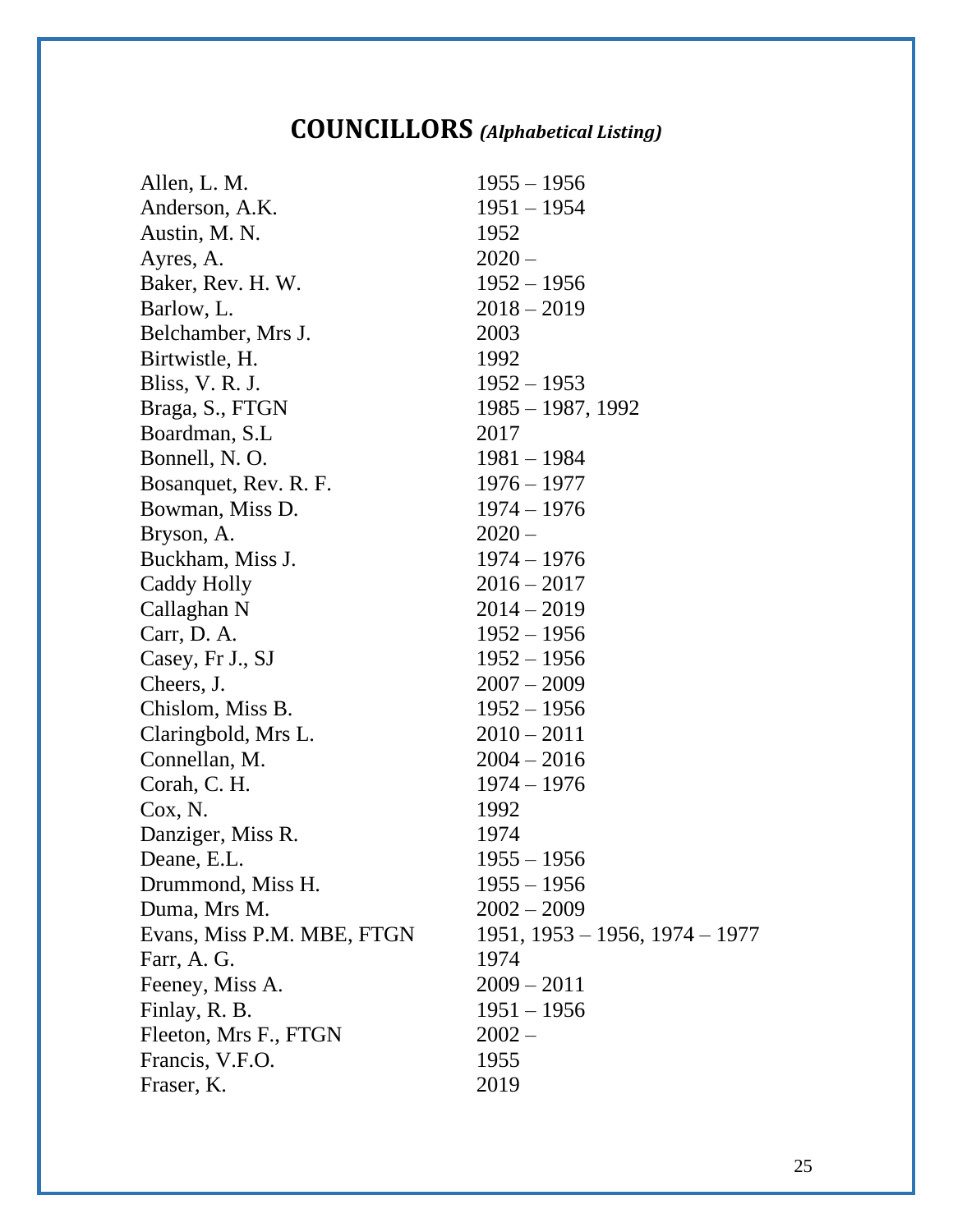| French, Miss F. J.       | $1976 - 1977$                 |
|--------------------------|-------------------------------|
| Goff, Miss J. H.         | $1974 - 1977$                 |
| Gourlas, D.              | $2018 -$                      |
| Grant, Miss H. E.        | 1977                          |
| Green, P.                | $2002 - 2011$                 |
| Hancock, F. C.           | $1951 - 1954$                 |
| Hanwell-Short, Mrs M.    | $2008 - 2011$                 |
| Harper, A. M., OAM, FTGN | $1996 - 2015$                 |
| Hart, Mrs J.             | $2004 - 2008$                 |
| Hart, Rev. B. W.         | $1974 - 1976$                 |
| Hawthorne, Miss F.       | $1952 - 1956$                 |
| Healey, C.O.             | $1952 - 1956$                 |
| Hewan, G. E.             | $1954 - 1956$                 |
| Hogg, J. Wilson, MBE     | $1951 - 52$ , 1954 - 56, 1974 |
| Holt, Mrs I.             | $2004 - 2011$                 |
| Hong, Mrs J.             | 2002                          |
| Hughes, Mrs H., FTGN     | 1992                          |
| Humphries, A.            | $2002 - 2006$                 |
| Jamieson, D.             | 2013                          |
| Johnstone, Mrs A.        | $2009 - 2011$                 |
| Jones, K.W.,             | 1956                          |
| Kayes, A.                | $2018 - 2019$                 |
| Kefford, R.              | $1975 - 1976$                 |
| Kennedy, J.              | $1975 - 1976$                 |
| Kightley, G.             | $2003 - 2006$                 |
| Kneprath, Dr W.          | $2010 - 2011$                 |
| Knox, Miss D., AM, OBE   | $1951 - 1956$                 |
| Knussen, L               | $2018 -$                      |
| Leslie, W.S.             | $1952 - 1955$                 |
| Lesko, Miss K.           | $2004 - 2011$                 |
| Loch, Miss S.            | 2009                          |
| Low, K.                  | 2013                          |
| Mae T. G                 | $2015 -$                      |
| Macindoe, Miss E.        | $1952 - 1954$                 |
| Martin, J.               | 2013                          |
| McKenzie E               | $2014 - 2017$                 |
| McKenzie, Ms K.          | $2004 - 2006$                 |
| McMurrich, Mrs J.        | $2004 - 2013$                 |
| Maffey, J. F., OAM       | $1975 - 1977$                 |
| May, C.                  | $2011 - 2015$                 |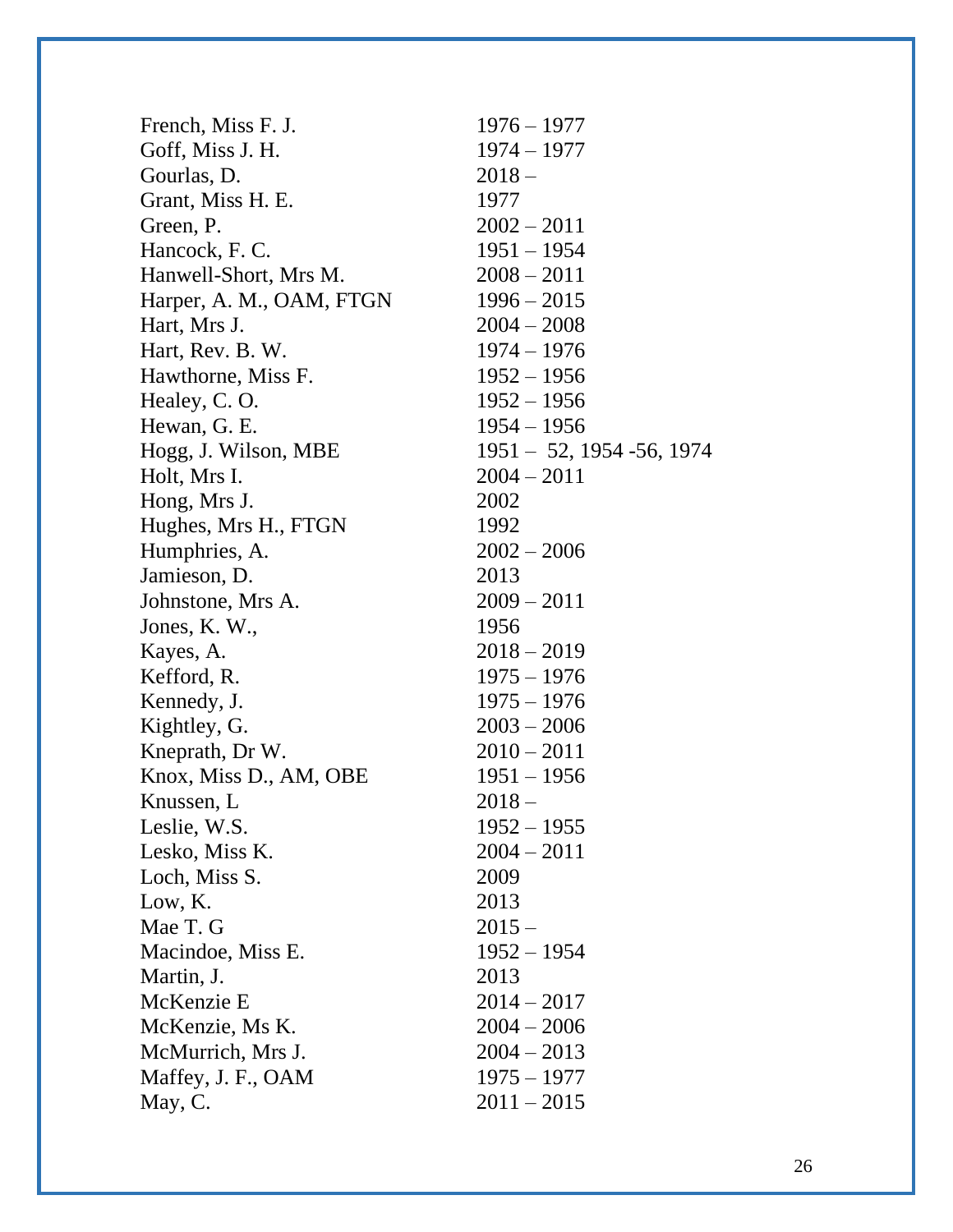| Miller, G.                   | $1953 - 1956$                 |
|------------------------------|-------------------------------|
| Moore, Mrs J., FTGN          | $1977, 1992, 2002 - 2006$     |
| Monks, J.W.                  | 1992                          |
| Morgan, R. H., AM, MBE, FTGN | $1974 - 1977$                 |
| Nadge, Ms A.                 | 2007                          |
| Nam, P.                      | $2018 -$                      |
| Nash, Mrs J.                 | 1990                          |
| Nesbitt, Miss L,             | 1956                          |
| Nolan, A., HFTGN             | $2020 -$                      |
| Osman, Dr F., FTGN           | $2009 -$                      |
| Phillips, F. G.              | $1952 - 1956$                 |
| Perivolarellis, M.           | $2020 -$                      |
| Perrin, T. H.                | $1974 - 1977$                 |
| Pettit, Miss J.              | $1954 - 1955$                 |
| Poisel S                     | $2015 - 2017$                 |
| Price, Mrs J.                | $1974 - 1976$                 |
| Quin, Rev P. B.              | 1977                          |
| Rae, A. J.                   | $1974 - 1975$                 |
| Reid, K.                     | $2017 - 2018$                 |
| Robson, L.                   | $1952 - 1953$                 |
| Roe, J.                      | 1992                          |
| Rofe, R. L.                  | $1955 - 1956$                 |
| Shah, S                      | $2019-$                       |
| Sheldon, J. S.               | 1977, 1980, 1988 – 1989, 1992 |
| Shepherd, W. M.              | $1951 - 1953$                 |
| Smith, Miss A. H.            | $1952 - 1953$                 |
| Smyth, Mrs D.                | $2002 - 2011$                 |
| Stevens, R. J., FTGN         | 1974 – 1984, 1997 – 1999      |
| Svensson, Prof. N. L.        | $1976 - 1977$                 |
| Tuft, H.                     | $2017 - 2018$                 |
| Varlow, Mrs J.               | $2006 - 2011$                 |
| Visser, Dr T. H.             | $1974 - 1978$                 |
| Walker, I. C.                | $1991 - 1993$                 |
| Wall, S.                     | $1976 - 1977$                 |
| Webster, Miss J.             | $1952 - 1953$                 |
| Weston, N.                   | 2018                          |
| Wharton, A.                  | $2017-$                       |
| Whitehead, Miss D.           | $1954 - 1956$                 |
| Whitley, Dr A., MBE          | $1974 - 1977$                 |
| Zimmerman, R. A.             | $1976 - 1977$                 |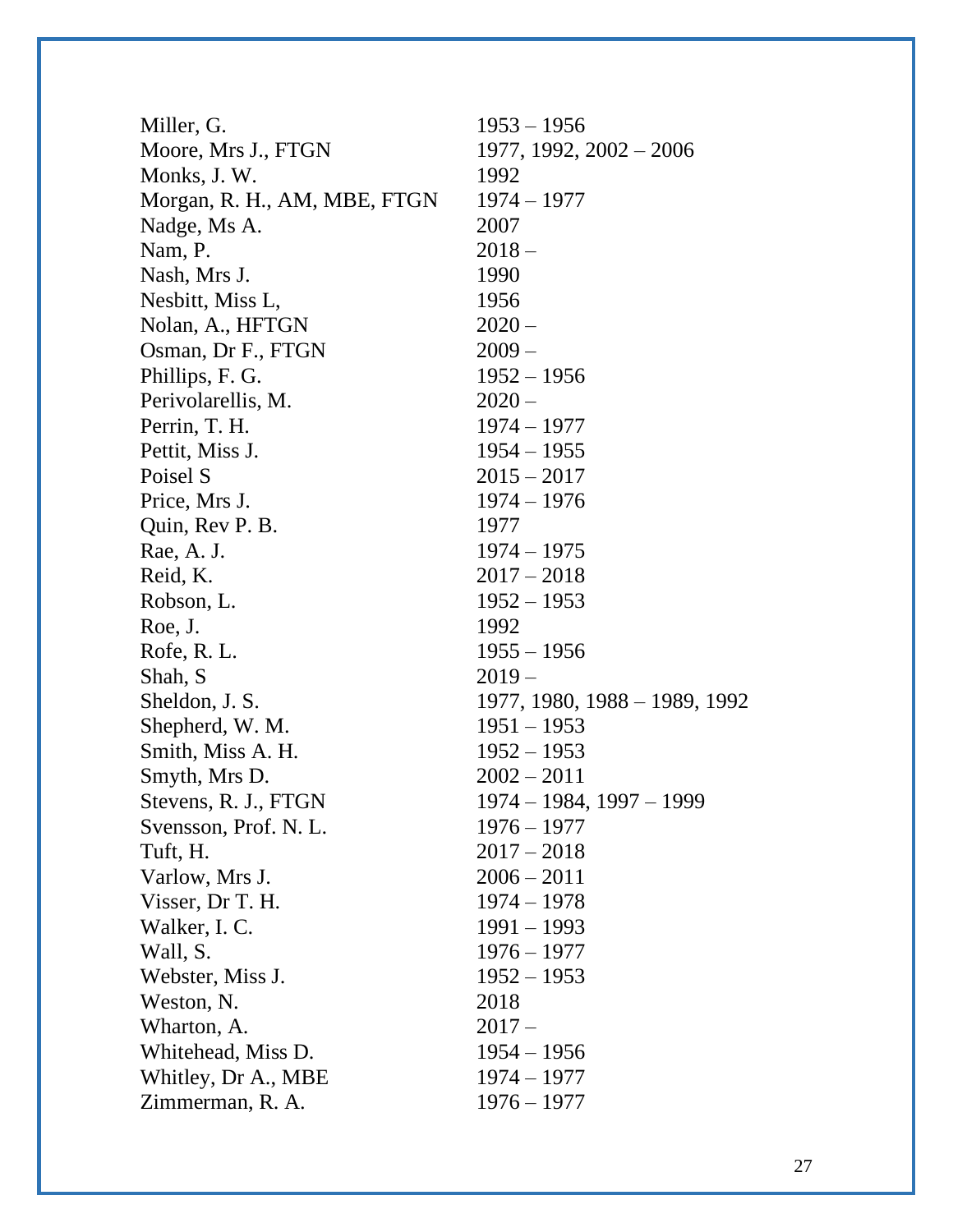# <span id="page-27-0"></span>**TRUSTEES OF THE GURNEY-SOUBEIRAN TRUST**

# **Pre 1954** *Records not located*

- Evans, Miss P. M., MBE, FTGN Carey, Miss H. Fulton, Miss L.
- **1955 – 2001** *Records not located*

| 2002 | Fleeton, Mrs F. FTGN | Harper, A.M. OAM, FTGN | Moore, Mrs J FTGN |
|------|----------------------|------------------------|-------------------|
| 2003 | Smyth, Mrs D.        | Harper, A.M. OAM, FTGN | Moore, Mrs J FTGN |
| 2004 | Fleeton, Mrs F. FTGN | Smyth, Mrs D.          | Moore, Mrs J FTGN |
| 2005 | Fleeton, Mrs F. FTGN | Smyth, Mrs D.          | Moore, Mrs J FTGN |
| 2006 | Fleeton, Mrs F. FTGN | Smyth, Mrs D.          | Moore, Mrs J FTGN |
| 2007 | Fleeton, Mrs F. FTGN | Smyth, Mrs D.          | Holt, Mrs I.      |
| 2008 | Fleeton, Mrs F. FTGN | Smyth, Mrs D.          | Holt, Mrs I.      |
| 2009 | Fleeton, Mrs F. FTGN | Smyth, Mrs D.          | Holt, Mrs I.      |

*From 2010, it was no longer necessary to appoint Trustees.*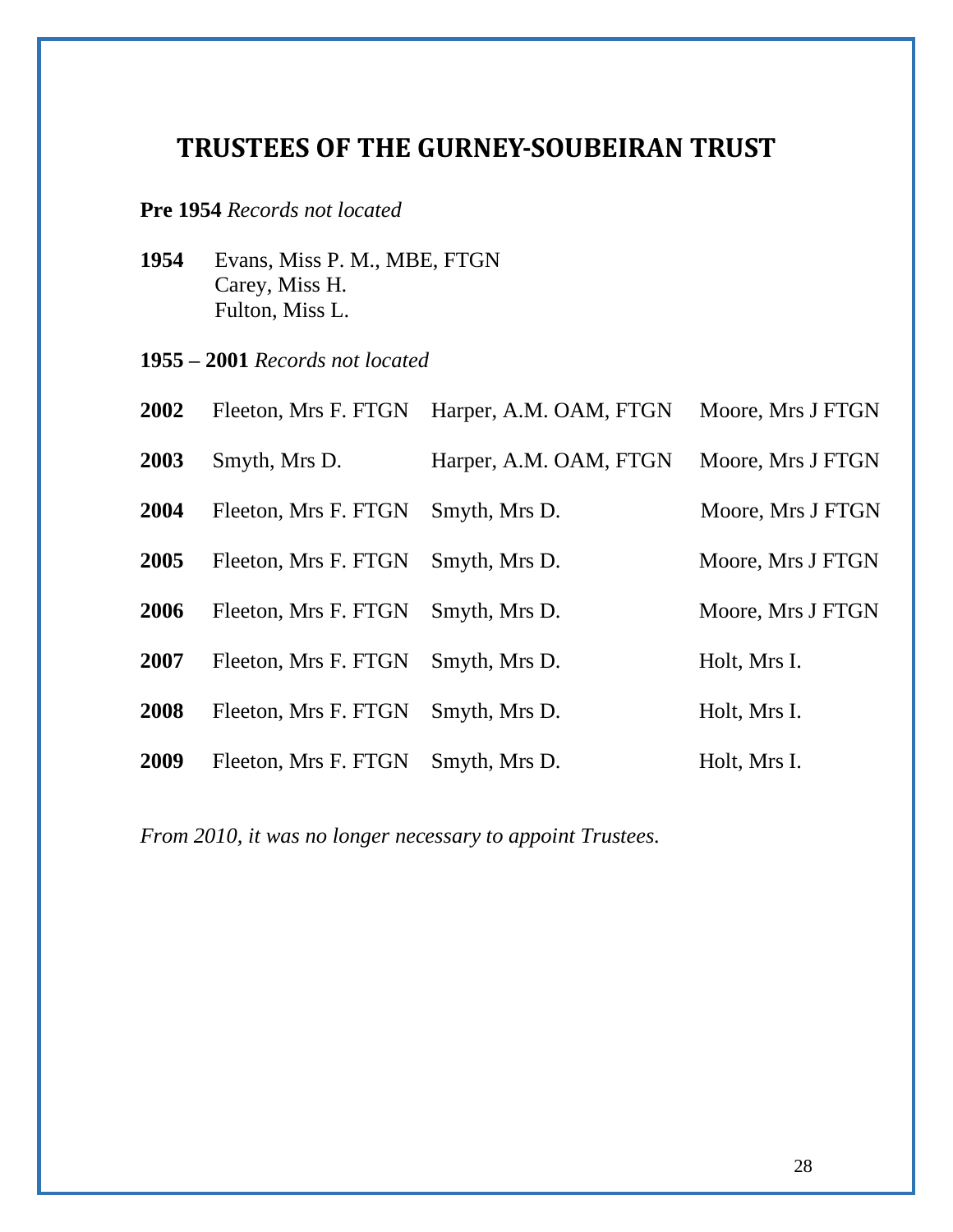# <span id="page-28-0"></span>**TEACHER TRAINING COMMITTEE CHAIRMEN**

The Teacher Training Committee was established on 28<sup>th</sup> November, 1948. The first primary education training courses commenced in 1949. The decision to introduce secondary education training courses was made in October, 1953.

## **Pre 1950** *Records not located*

| 1951 | Finlay, R. B.        |
|------|----------------------|
| 1952 | Finlay, R. B.        |
| 1953 | Rev. W. H. Bain      |
| 1954 | Hogg, J. Wilson, MBE |
| 1955 | Bagot, E. M.         |
|      |                      |

**1954 – 1967** *Records not located*

<span id="page-28-1"></span>**1968, 1972, 1976** Evans, Miss P. M., MBE, FTGN

# **PRINCIPALS GUILD TEACHERS' COLLEGE**

**Pre 1968** *Records not located*

| 1968 – 1972   | Rixon, Dr L.D.   | Director                        |
|---------------|------------------|---------------------------------|
| $1975 - 1976$ | Roman, E.        | Principal                       |
| 1992          | Zaremba, Miss B. | Head of the Guild Centre at the |
|               |                  | University of Sydney            |

**Post 1992** *Records not located*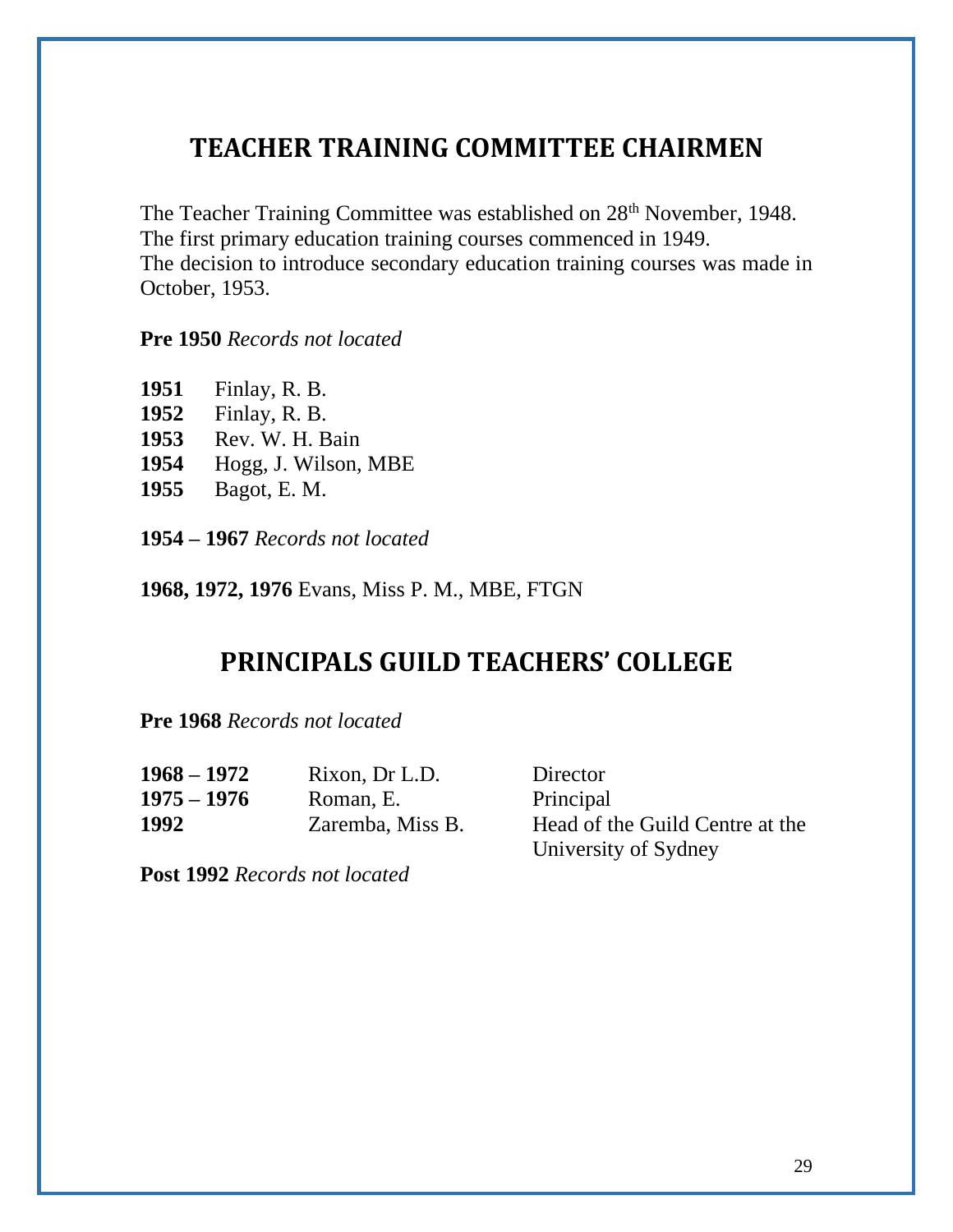# **DOROTHY KNOX LECTURERS** (*Biennial*)

### <span id="page-29-0"></span>**Pre 1968** *Records not located*

- 1968 Miss Dorothy Knox, AM, OBE at SCEGS, North Sydney 17.10.68 Headmistress, Presbyterian Ladies' College, Pymble *The Guild and Education in New South Wales*
- 1970 Prof. H. F. Halliwell at Trinity Grammar School 19.10.70 University of East Anglia *The Place of Science in the Education of Young People*

1972 Dr T. H. Coates at Newington College 27.6.72 Headmaster, Wesley College, Melbourne *The Future of Independent Schools*

- 1974 Dr T. Ross McKenzie at SCEGS, North Sydney 8.11.74 Headmaster, Knox Grammar School, Wahroonga *The Teacher's Status and Influence in the Coming Decade*
- 1976 J. B. Reid at PLC, Pymble 28.7.76 Chairman of PLC Council *Education and the Community*
- 1978 Senator J. Carrick at Avondale Golf Club 22.10.78 Federal Minister for Education *Government and Non-Government Education*

1979 No Records available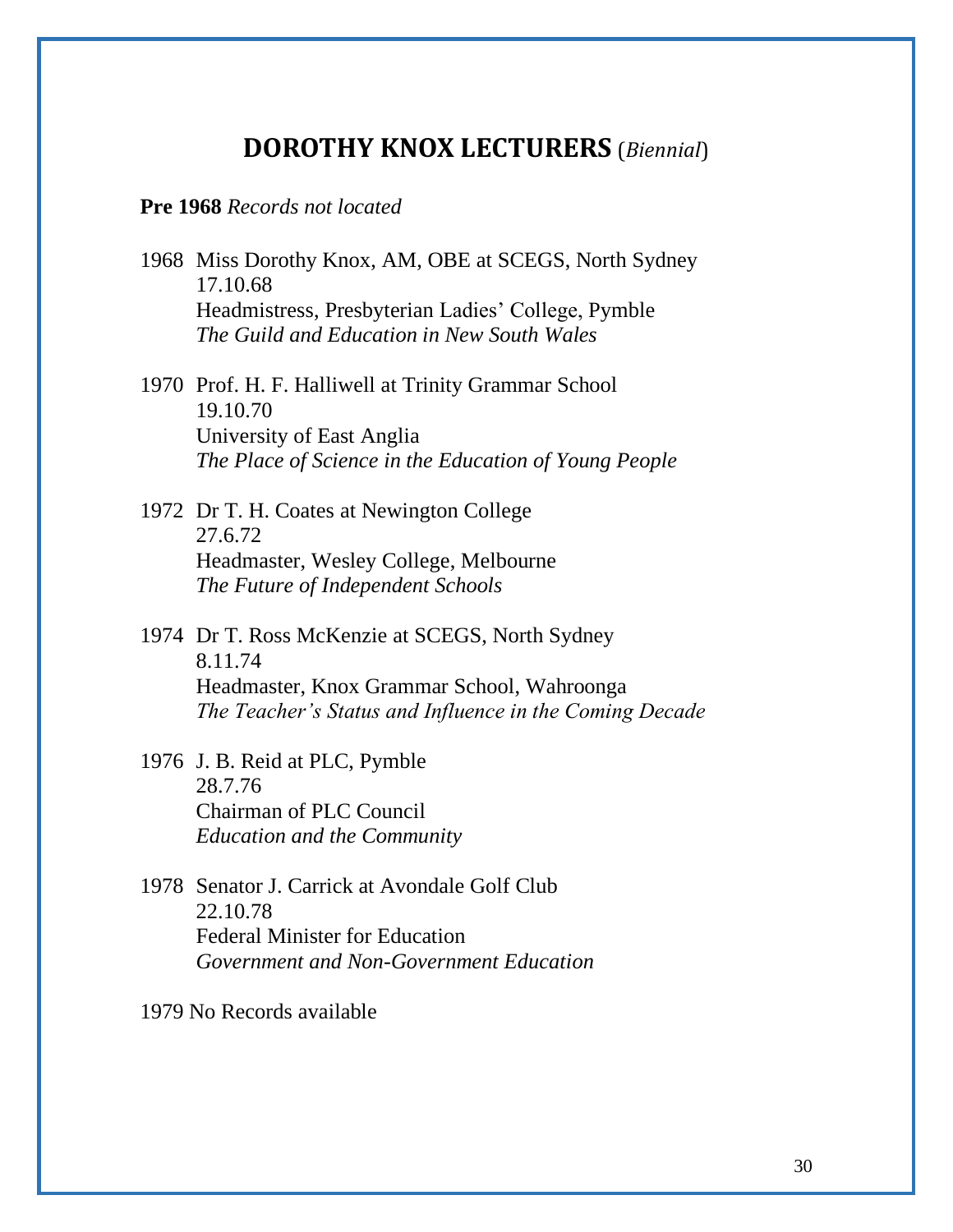1980 B. H. Travers at the Guild College 10.6.80 Headmaster, Sydney Church of England Grammar School *What is a School in the Eighties?*

1982 Prof. K. Cable at Pymble Ladies' College 3.8.82 University of Sydney *An Historian looks at Independent School Education*

1984 Dame Prof. L. Kramer at Sydney Grammar School 20.6.84 University of Sydney *Television and Education: is Seeing Believing?*

1986 R. B. Winder at St Andrew's Cathedral School 16.6.86 Director-General of Education, NSW *Quality Education and the Individual*

1988 A. M. Mackerras at Trinity Grammar School 27.7.88 Headmaster, Sydney Grammar School *My Educational Credo – Forty Years On*

- 1990 Prof. C. Turney at St Andrew's Cathedral 17.8.90 University of Sydney School *Back to the Future*
- 1992 J.S. Sheldon at Trinity Grammar School 12.8.92 Master of the Lower School, Sydney Grammar School *The Teacher as Professional*
- 1994 Professor Di Yerbury at Meriden School date unknown Vice Chancellor, Macquarie University *Topic unknown*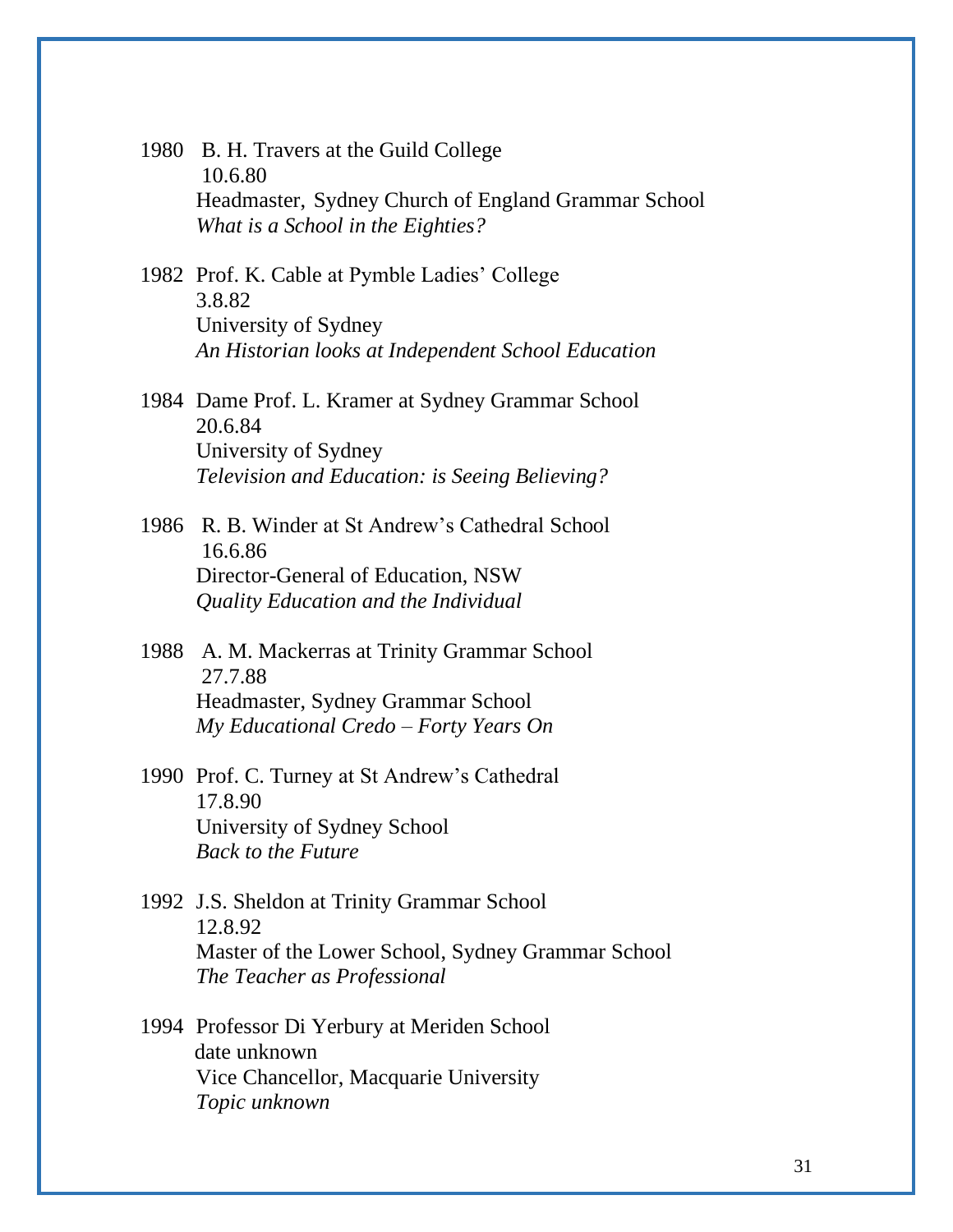- 1998 John Lambert at Meriden School date unknown Former President, Board of Studies *Changes to the NSW Higher School Certificate*
- 2000 Jo Karaolis at The Scots College 27.6.2000 Former Head of St Catherine's, and current Head of St Lucy's School *Individualised Learning*
- 2002 Father Chris Gleeson at The McDonald College 25.6.2002 President, St Ignatius College *Addressing the need for connectedness in our young people*
- 2004 Barbara Stone at Trinity Grammar School 17.6.2004 Principal, MLC School *Innovation and Imagination in Learning*

(Following 2004, the Dorothy Knox Lecture ceased to be commemorated.)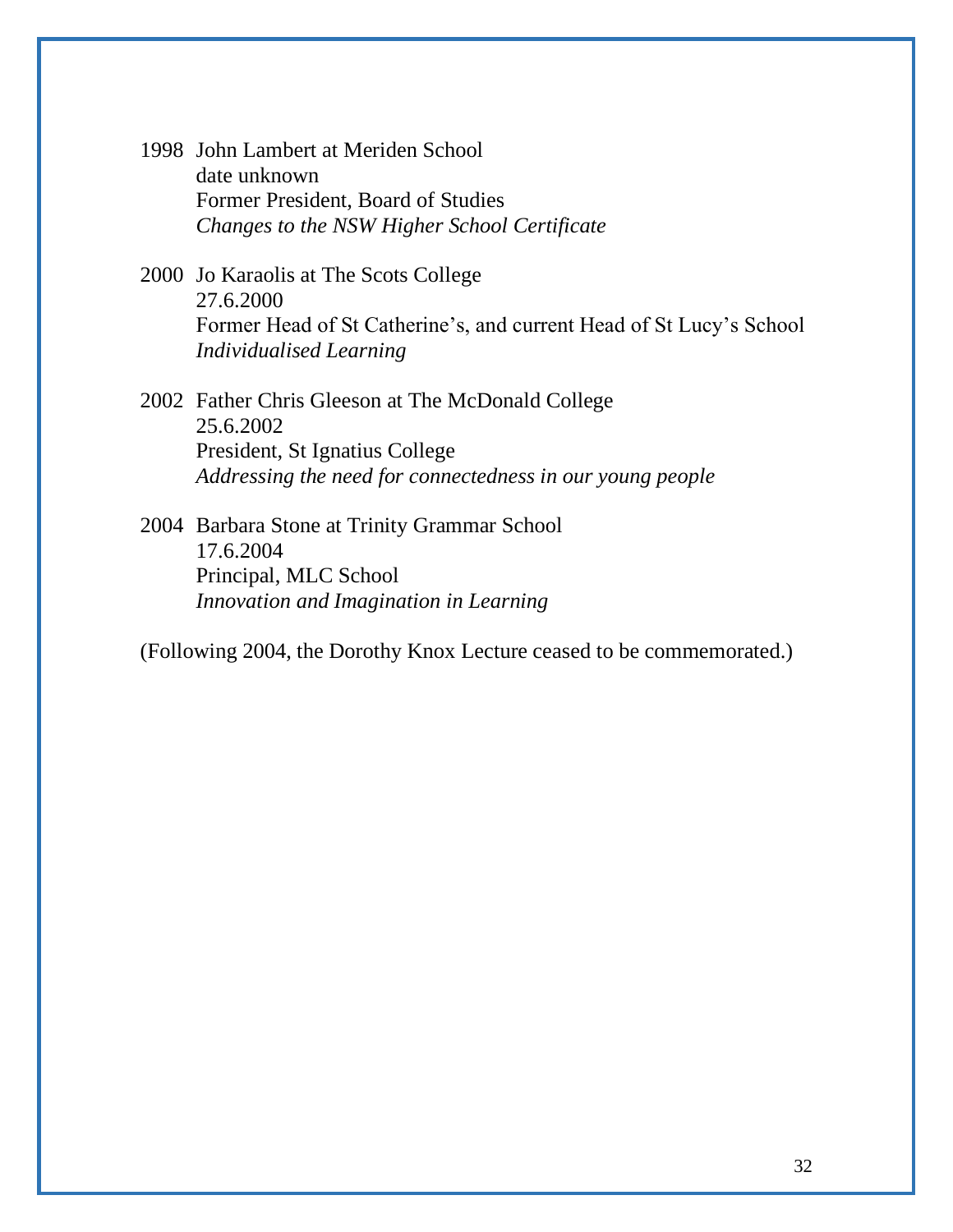# <span id="page-32-0"></span>**ANNUAL AWARDS DINNER GUESTS OF HONOUR**

*(\* designates awards named in honour of a person no longer living)* 

### **Pre 1995** *Records not located*

- 1995 Miss Phyllis Evans MBE, FTGM Former Principal, Ravenswood for Girls, Gordon
- 1996 Prof. Ron Dunlop, FTGN Former Associate Professor of English, University of Sydney
- 1997 Mr Robert Finlay
- 1998 Mr James Wilson Hogg, MBE Former Headmaster, Trinity Grammar School
- 1999 Miss Freda Whitlam Former Principal, Presbyterian Ladies' College, Croydon
- 2000 Miss Kathleen McCredie, AM Former Headmistress, Abbotlseigh School, Wahroonga
- 2001 Michael Smee Headmaster, Newington College, Stanmore
- 2002 Albert B. Weigall Former Headmaster, Sydney Grammar School
- 2003 Miss Louise Gurney
- 2003 Mrs Margaret White Headmistress, Kambala School,Vaucluse
- 2004 Roderick West, AM Former Headmaster, Trinity Grammar School, Summer Hill
- 2005 Mrs Denise Thomas, AM, Principal, Meriden School, Strathfield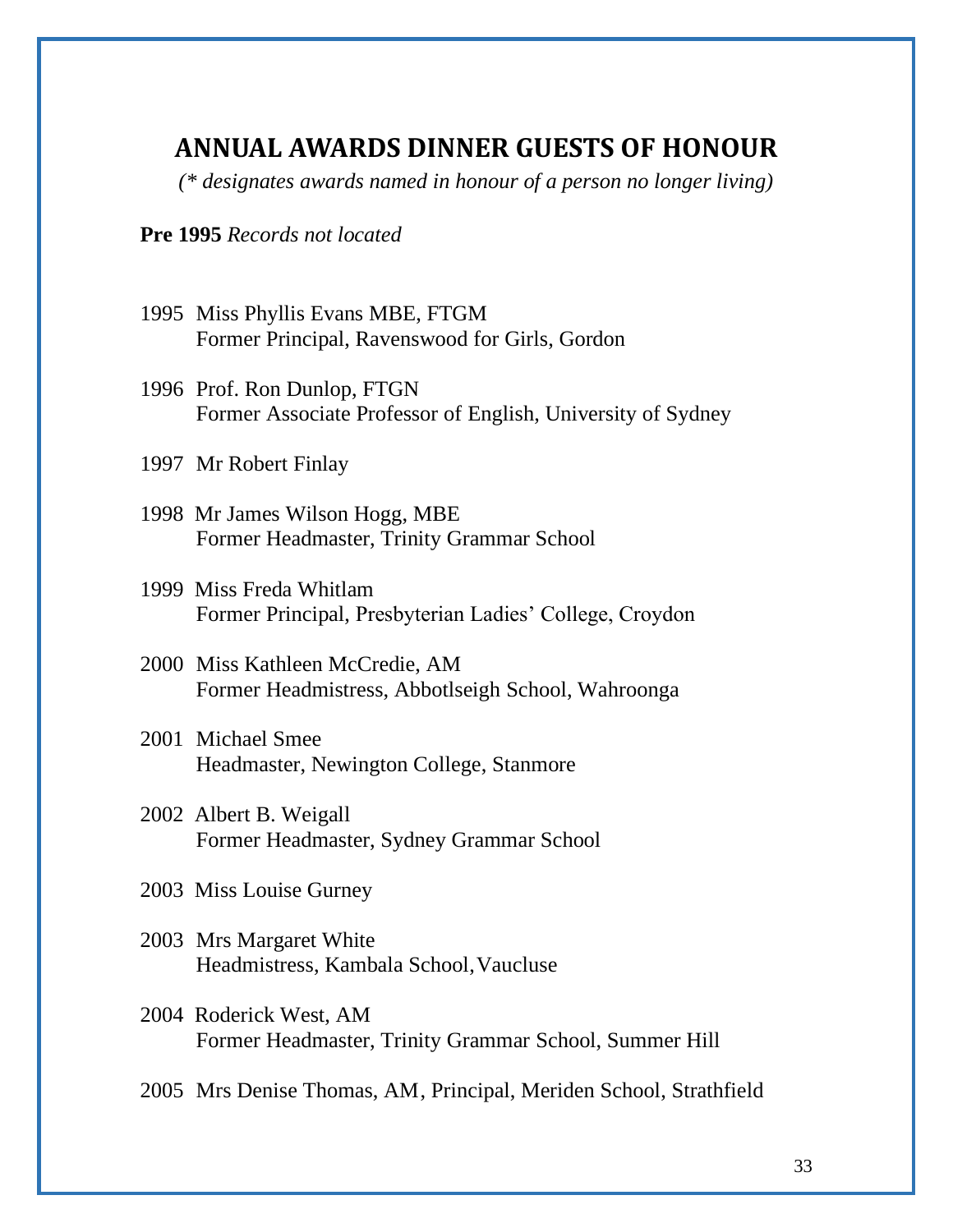- 2006 Prof. Edwin Judge, AM
- 2007 Stuart Braga, FTGN Former Senior Master, Trinity Grammar School, Summer Hill
- 2008 John Sheldon Former Deputy Headmaster, Sydney Grammar School
- 2009 Rex Morgan, AM, MBE, FTGN Founder, The Pittwater House Schools, Collaroy
- 2010 Mrs Jo Karaolis, AM FTGN Principal, St Lucy's School, Wahroonga
- 2011 Miss Phyllis Evans, MBE. Former Principal, Ravenswood School for Girls, Gordon
- 2012 Rick Stevens, FTGN Chairman, Loquat Valley Anglican Preparatory School, Bayview
- 2013 Milton Cujes, FACE Head Master, Trinity Grammar School, Summer Hill.
- 2014 Mrs Helen Hughes FTGN Principal of Strathcona Baptist Girl's Grammar School

2015 Alan Harper OAM FTGN

2016 Mrs Denise Thomas AM FTGN

2017 Phillip Heath

2018 Mrs Frances Fleeton FTGN

2019 Dr Dan White

2020 Dr Phil Lambert

2021 Robert William Randall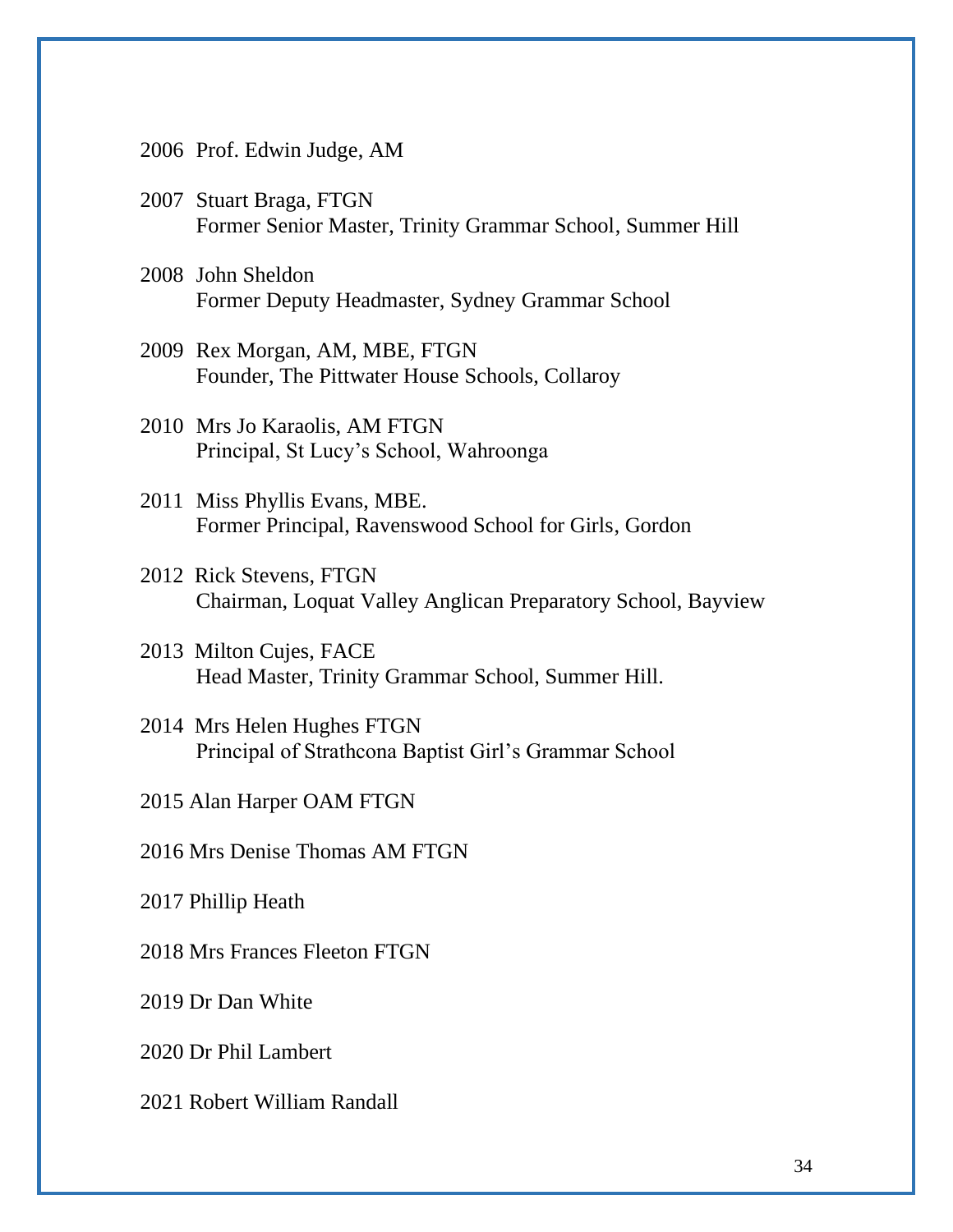# **HONORARY LIFE MEMBERS**

<span id="page-34-0"></span>*(Designated Fellows of the Teachers' of NSW (FTGN) by resolution of the Council, 2012) (\* denotes deceased)*

**Pre 1951** *Records not located*

- Cramp? Mr/ Mrs/ Miss
- **– 1978** *Records not located*
- Evans, Miss P.M., MBE
- **1980 – 1996** *Records not located*
- Moore, Mrs J.
- *Record not located*
- Braga, S
- Hughes, Mrs H.
- *Record not located*
- Thomas, Mrs D., AM
- **2003 – 2004** *Record not located*
- Stevens, R. J.
- **2006 – 2007** *Records not located*
- Bowley, Mrs G
- Morgan, R. H., AM, MBE
- No Record Available